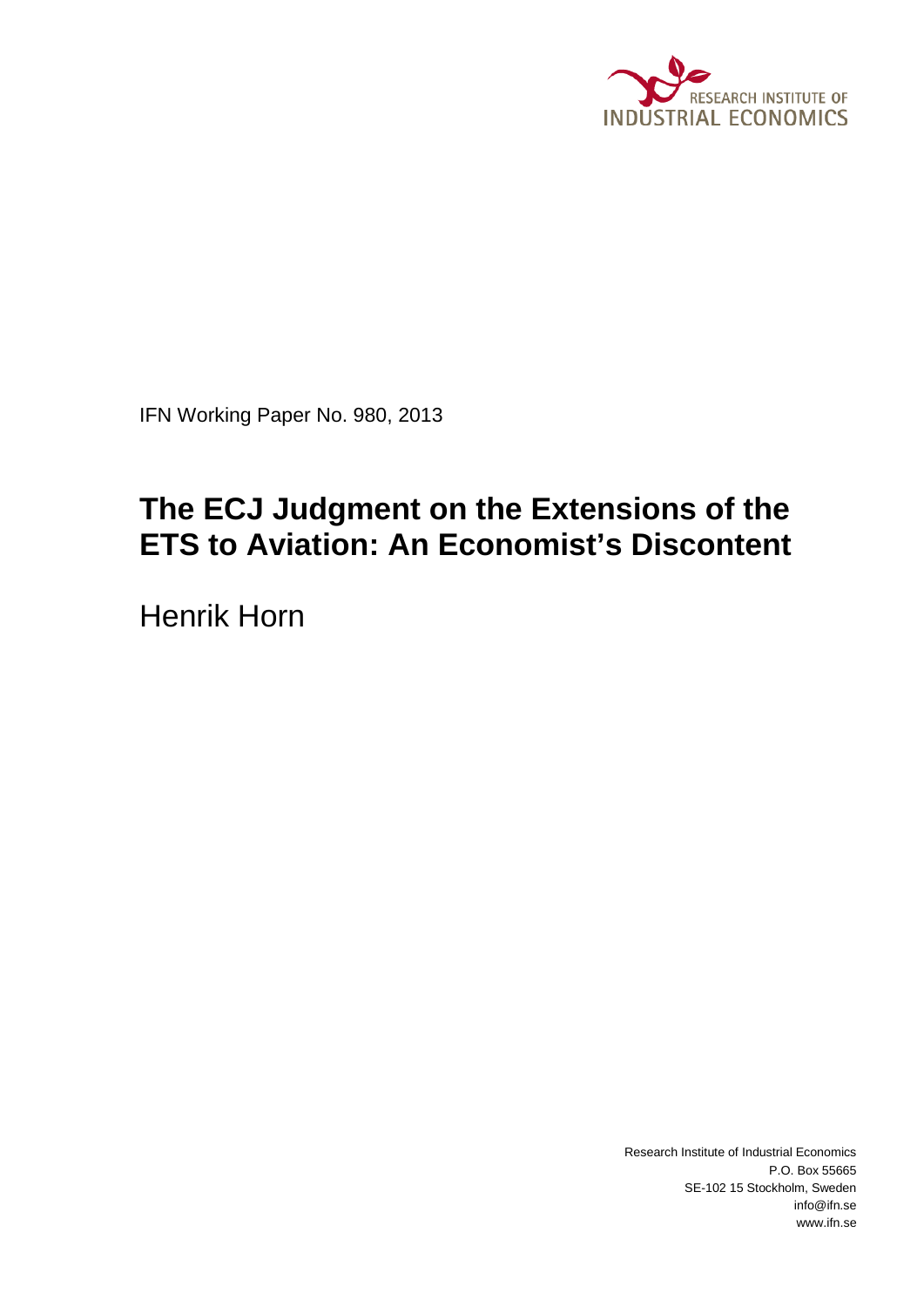## The ECJ Judgment on the Extensions of the ETS to Aviation: An Economist's Discontent\*

by

Henrik Horn Research Institute of Industrial Economics (IFN), Stockholm Bruegel, Brussels; CEPR, London

21 May 2014

#### **ABSTRACT**

Few EU decisions have caused more international outcry than the directive extending the EU Emissions Trading System to aviation. A legal challenge brought the directive to the European Court of Justice (ECJ) for a preliminary ruling concerning the compatibility of the directive with international law. This paper discusses the argumentation by the ECJ and the Advocate General from an economic (or at least an economist's) perspective. Economic analysis is warranted since the contested measure is an economic regulation, invoked international laws have economic objectives, and the argumentation uses economic concepts and mechanisms. The paper's general observation is that central parts of the argumentation are questionable when viewed from an economic perspective.

**JEL Number**: K31, K32, L93

**Keywords**: EJC decision on aviation, ETS, border carbon adjustment

\* Financial support from Mistra, Stockholm, through the ENWINED – *Environment and Trade in a World of Interdependence* project, and from Marianne and Marcus Wallenberg Foundation, is gratefully acknowledged. I also thank Petros C. Mavroidis and Robert L. Howse for helpful discussions concerning legal aspects of the case, and Mads Greaker for comments on an earlier version of this draft.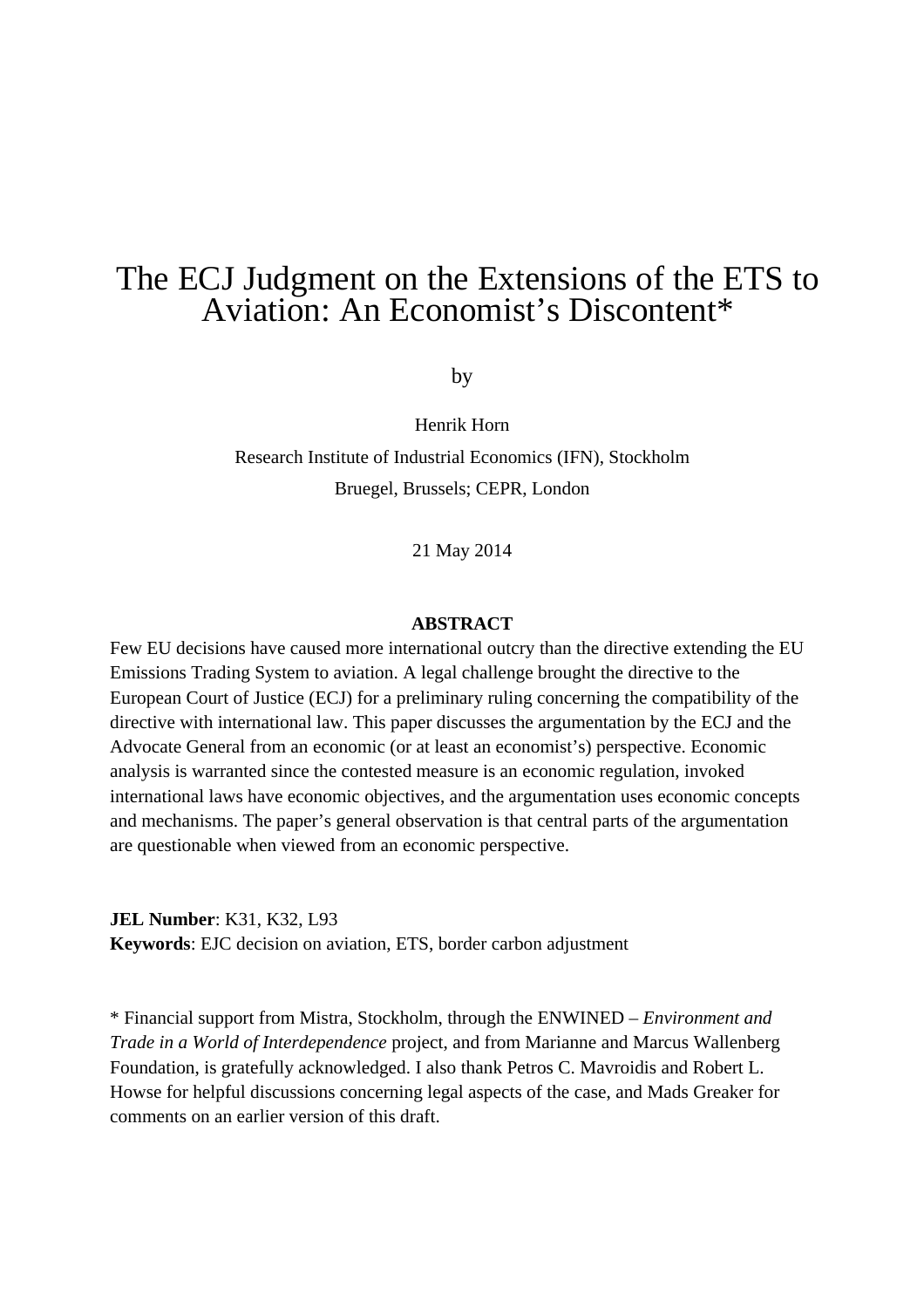## **Contents**

| $\mathbf{1}$                                                                           |       |  |  |  |
|----------------------------------------------------------------------------------------|-------|--|--|--|
| 2                                                                                      |       |  |  |  |
| 3                                                                                      |       |  |  |  |
|                                                                                        | 3.1   |  |  |  |
|                                                                                        | 3.1.1 |  |  |  |
|                                                                                        | 3.1.2 |  |  |  |
|                                                                                        | 3.2   |  |  |  |
|                                                                                        | 3.3   |  |  |  |
| 4                                                                                      |       |  |  |  |
|                                                                                        | 4.1   |  |  |  |
|                                                                                        | 4.2   |  |  |  |
|                                                                                        | 4.3   |  |  |  |
| 5                                                                                      |       |  |  |  |
|                                                                                        | 5.1   |  |  |  |
|                                                                                        | 5.2   |  |  |  |
|                                                                                        | 5.3   |  |  |  |
| Does the measure constitute a charge in violation of the Open Skies Agreement? 27<br>6 |       |  |  |  |
|                                                                                        | 6.1   |  |  |  |
|                                                                                        | 6.2   |  |  |  |
|                                                                                        | 6.3   |  |  |  |
| 7                                                                                      |       |  |  |  |
|                                                                                        |       |  |  |  |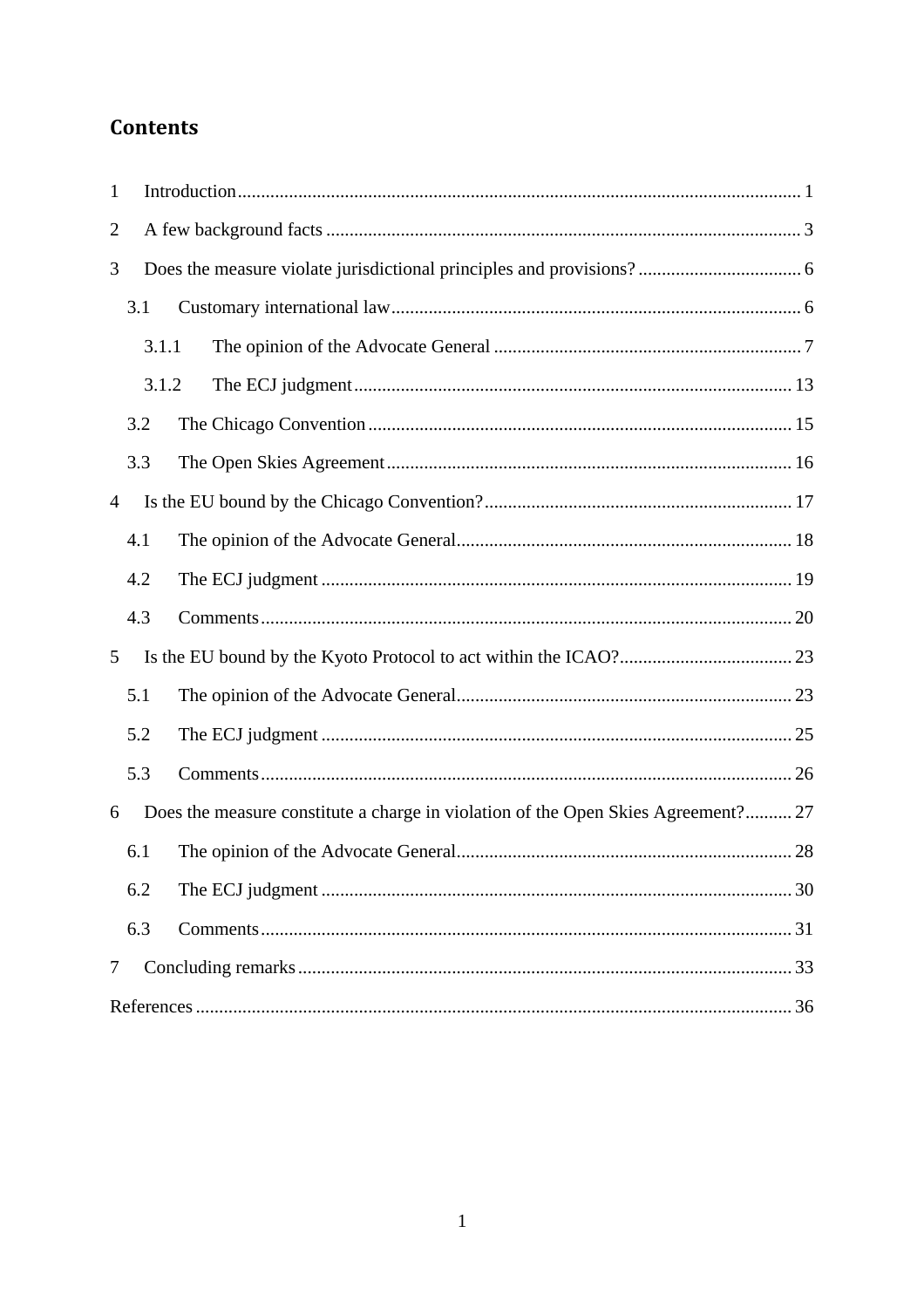#### **1 Introduction**

Few EU decisions have caused more international outcry than the inclusion of the aviation sector in the EU Emissions Trading System (ETS)—the "Aviation Directive" (Directive 2008/101/EC). The decision has been denounced by countries comprising some three-quarters of the world population, and several major economies, including China, India and the US, have adopted legislation that can be used to hinder their respective airline operators from obeying the directive. Three major US airline operators and the Air Transport Association of America brought the decision to the UK High Court, the UK being the administering state for these operators. The court referred the case to the European Court of Justice (ECJ) for a preliminary ruling on the compatibility of the directive with international law in three broad respects:

- (i) whether in as far as the directive applies to flights in non-EU airspace, it violates *jurisdictional* rules and principals in customary international law, in the Convention on International Civil Aviation (the "Chicago Convention"), and in the EU-US Air Transport Agreement (the "Open Skies Agreement");
- (ii) whether the Kyoto Protocol requires that regulations of the aviation industry *should be negotiated through the International Civil Aviation Organisation* (ICAO); and
- (iii) whether the directive violates the Chicago Convention and the Open Skies Agreement by imposing *illegal charges* on fuel and on the exit or entry into the EU.

The ECJ presented its preliminary judgment on 21 December 2011. It followed in important parts, but not completely, the advisory opinion by EU Advocate General Kokott that was published on 6 October 2011. Both the Advocate General and the ECJ dismissed all alleged grounds for the illegality of the Aviation Directive.

The judgment by the ECJ did not seem to persuade the critics, however. Instead, the EU has now adopted a much watered-down version that applies only to EEA operators flying between EEA airports, although the EU maintains that a more comprehensive scheme could be reintroduced, should negotiations in the ICAO fail to lead to an international agreement on emissions.

The purpose of this paper is to highlight the argumentation by the ECJ and the Advocate General from an economic (or at least, an economist's) perspective. There are a number of

1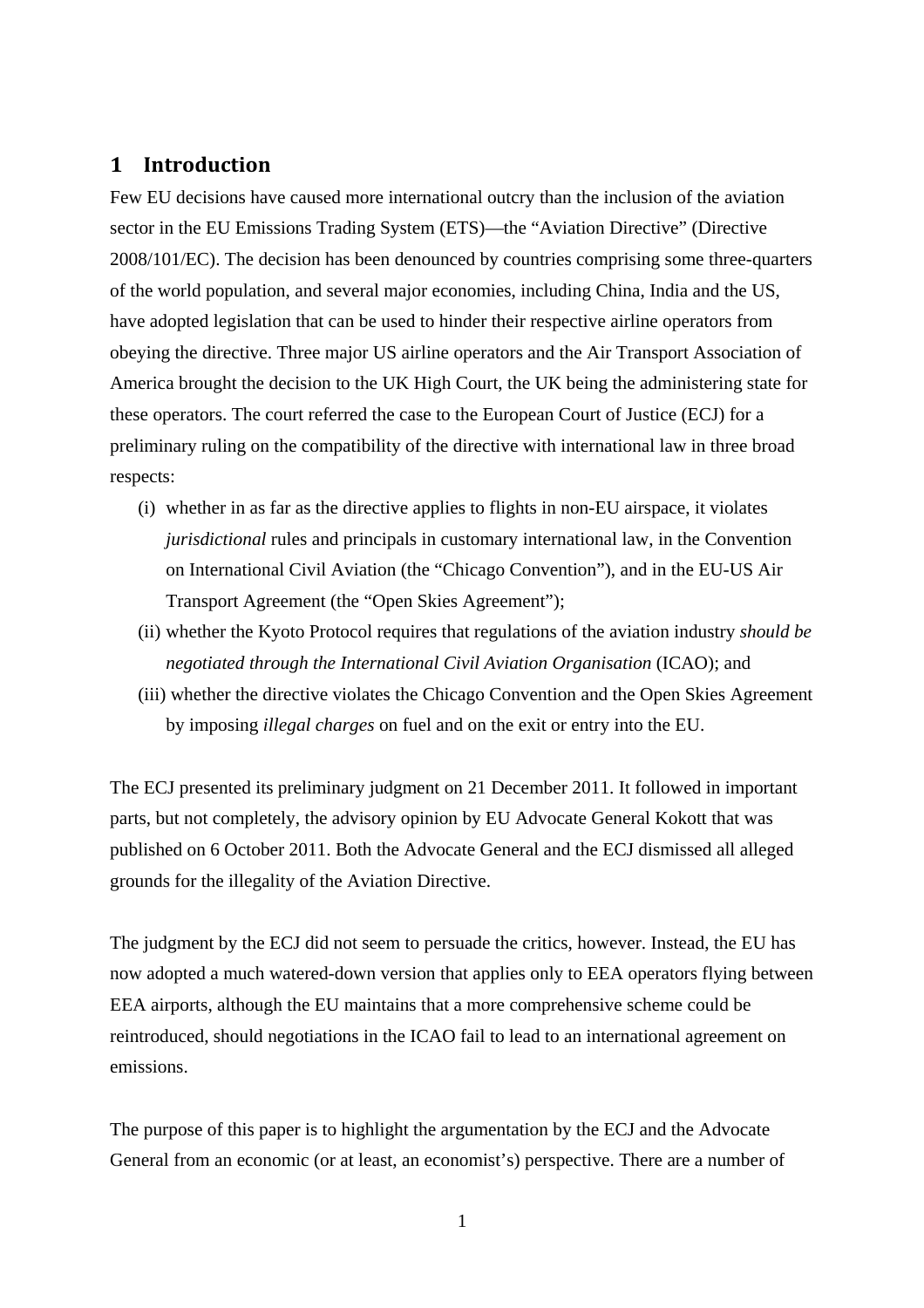reasons why such an undertaking is called for. One reason is that the ECJ judgment and the opinion by the Advocate General use economic concepts and mechanisms. It should be of interest from a legal perspective (or at least one would hope so) to examine how well these arguments are grounded in economic reasoning.

But the case is important also from an economic point of view. It addresses a potential conflict between two highly important economic concerns: on one side is the integrity of international jurisdictional principles and agreements, which are crucial to the functioning of the international economy. Against this stands the desirability of allowing countries to pursue unilateral climate policies, lacking an international agreement to this effect. The aviation sector is important in this regard: while emissions from aviation currently only account for a couple of percent of total global emissions, they are projected to increase rapidly due to increasing air travel, unless emissions are regulated in some manner.<sup>1</sup> Another reason why the case is important from an economic perspective is that the Aviation Directive its central feature is to regulate emissions from production occurring in non-EU territory (although the ECJ and the Advocate General hold that the directive does not do this, as we will see).<sup>2</sup> The directive is therefore as close as we have come to the actual implementation of a "border carbon adjustment." There is a huge economic policy debate and academic literature on the desirability and of such policies, but the ECJ judgment can be seen as a first authoritative pronouncement regarding the possibility for countries to pursue such unilateral climate policies.

In what follows, Section 2 presents a few background facts about the case. Sections 3-6 discuss the treatment by the Advocate General and the ECJ of four core issues in the case: Section 3 addresses the compatibility of the Aviation Directive with the jurisdictional principles in customary international law; Section 4 discusses whether the EU is bound by the Chicago Convention; Section 5 examines the compatibility of the directive with the Kyoto Protocol, and more specifically whether the EU is entitled to act outside the ICAO; and Section 6 focuses on the compatibility of the directive with certain provisions in the Open Skies Agreement concerning the imposition of charges. The overall conclusion is that the

-

 $<sup>1</sup>$  See GAO (2009) for a comprehensive discussion of trends in aviation emissions.</sup>

 $2$  The term "border carbon adjustments" normally denotes measures that are solely applied to imported products, with the alleged purpose of extending to imported products the same regulatory treatment as is awarded to domestically produced products (and conversely on the export side). But the term is also often used to denote measures that at least *de jure* fall equally on imported and domestic products, but that are based on emissions during production regardless of where it takes place. The aviation measure is a border carbon adjustment in this latter respect.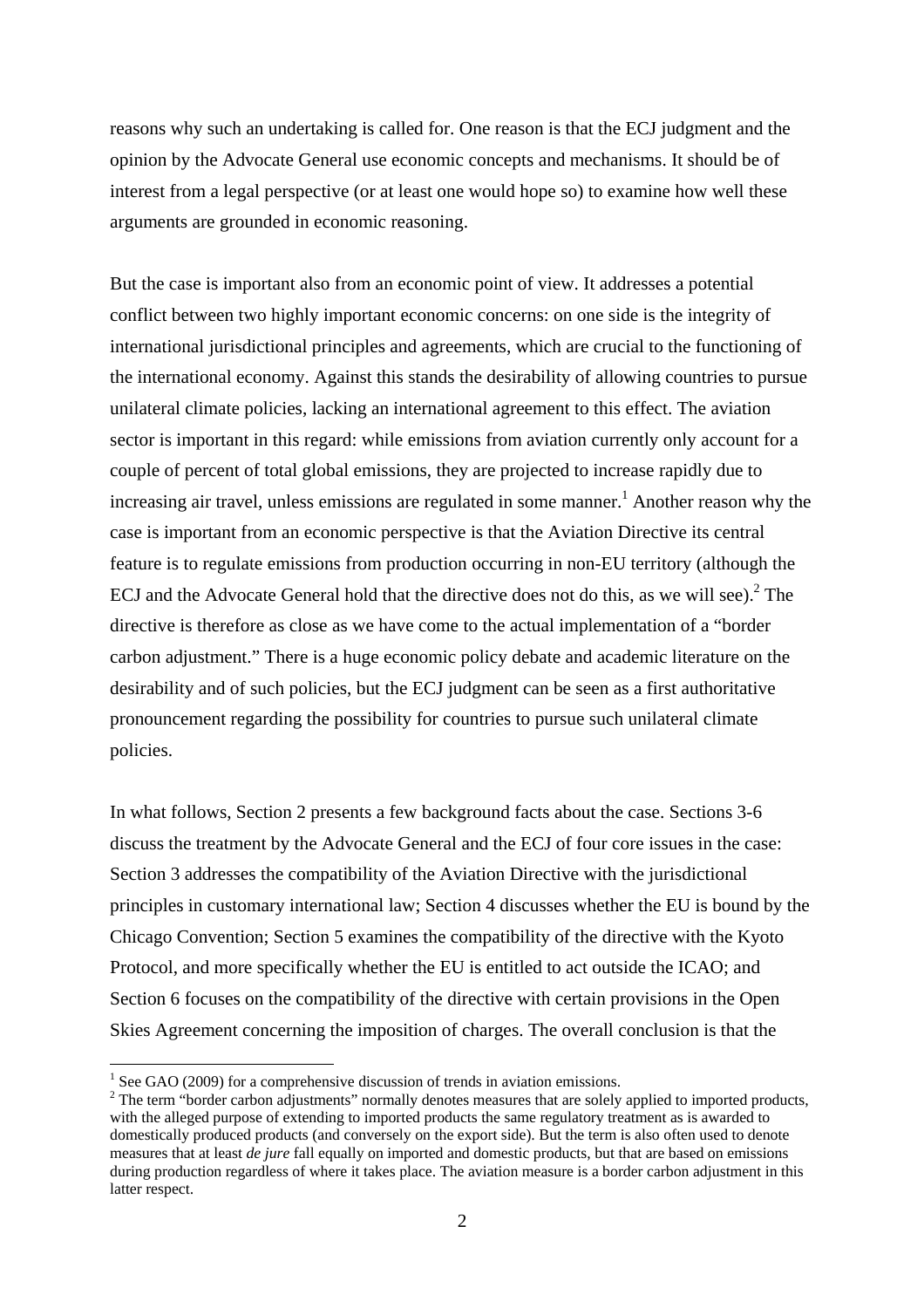reasoning by the ECJ and the Advocate General in important parts are highly questionable from an economic perspective. $3$ 

To avoid misunderstandings, the paper does not take a stand on whether it is the relevant laws that are questionable from an economic perspective, or the interpretation of these laws by the Court and the Advocate General. Also, the paper critically discusses the argumentation by the ECJ and the Advocate General in this particular case, it does not evaluate the appropriateness of the Aviation Directive per se.

#### **2 A few background facts4**

The decision to implement the ETS was taken in 2003. It applied initially only to certain carbon-intensive industries, but it was clear from the outset that it would be gradually extended to include a broader range of industries. This extension was considered necessary from a legal point of view, since the scheme could otherwise be discriminatory under EU law: partially applicable schemes are permitted only for shorter periods in order to allow the schemes to be developed and fine-tuned, before being applied more broadly.<sup>5</sup> But the extension to aviation was also considered desirable from a climate perspective: The EU has made a unilateral commitment to reduce greenhouse by 2020 to 20% below the 1990 levels. According to the directive, "[t]he limitation of greenhouse gas emissions from aviation is an essential contribution in line with this commitment" (Recital 4), and

> (11) …. [i]f the climate change impact of the aviation sector continues to grow at the current rate, it would significantly undermine reductions made by other sectors to combat climate change.

The Aviation Directive requires that airline operators should as of 2012 each year deliver emissions allowances corresponding to the amount of carbon-dioxide emitted during the previous year's flights to and from EU airports. The directive further stipulates that the total amount of allowances for the industry for 2012 should correspond to 97% of the average yearly industry emissions during the period 2004-2006. Of these allowances, 82% are to be allocated for free based on historical tonne-kilometer data, and 3% to be kept in special

<u>.</u>

 $3$  There is an aspect that is central to the reasoning by the ECJ and the Advocate General, but that will not been discussed here, which is whether *individuals* can invoke the laws and principles agreements in a case against a state.

<sup>&</sup>lt;sup>4</sup> For fuller descriptions of the factual background of the case, and for critical legal analyses, see e.g. Havel and Mulligan (2012) and Mayer (2012).

<sup>5</sup> See Mayer (2012).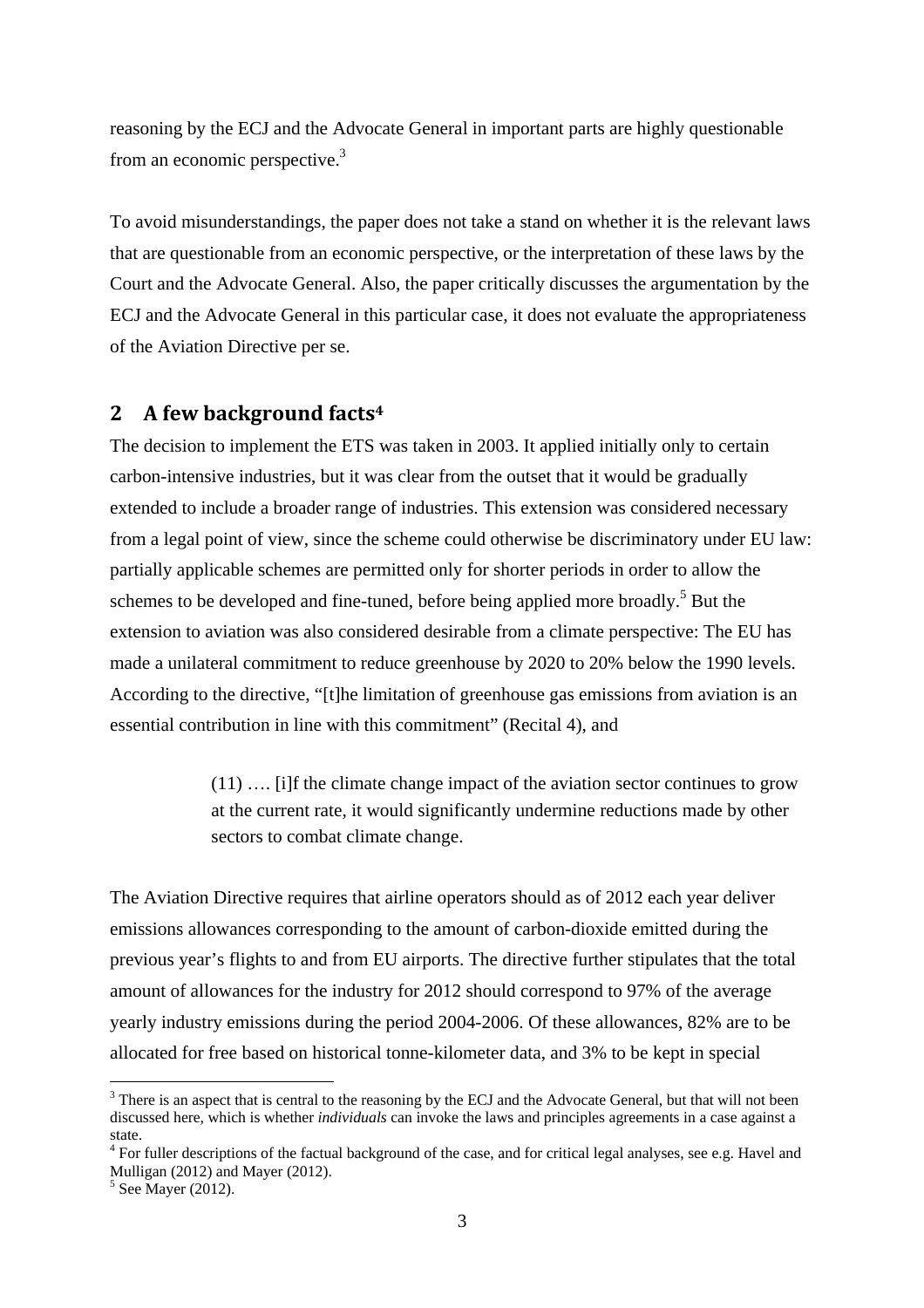reserve for airline operators with rapidly expanding operations. The remaining 15% are to be auctioned. The intention is to gradually lower the cap and increase the share being allocated through auctioning, in order to gradually reduce emissions from the sector. While Member States have some freedom in how to use the revenue from these auctions, the Aviation Directive request that they "…should be used to tackle climate change in the EU and third countries…"

If airline operators need more allowances than they have been allocated, they can purchase these in auctions or in the market from other airline operators or from other industrial sectors. The can also buy emission credits from clean energy projects carried out in third countries under the Kyoto Protocol mechanisms. On the other hand, if they have a surplus of allowances, these can be sold in the market to other airline operators, or be kept for future use.

The Aviation Directive also opens for the possibility of excluding from the scheme flights that arrive from third countries which have adopted "…measures for reducing the climate change impact of flights departing from that country which land in the Community…" (recital 18).

The coverage of the system is determined by two components. One is the designation of the flights that are included. Annex 1, Recital 6 states:

> From 1 January 2012 all flights which arrive at or depart from an aerodrome situated in the territory of a Member State to which the Treaty applies shall be included.

The scheme hence applies to *both EU and non-EU* carriers flying via an EU airport.<sup>6</sup> The second critical component is the method of calculating the amount of emissions for these designated flights:

> Emissions shall be calculated using the formula: Fuel consumption  $\times$  emission factor

Actual fuel consumption for each flight shall be used wherever possible and shall be calculated using the formula: Amount of fuel contained in aircraft tanks once fuel uplift for the flight is complete – amount of fuel contained in aircraft

…

<u>.</u>

<sup>&</sup>lt;sup>6</sup> There are several exceptions. For instance, it does not apply to airline operators with a sufficiently small number of flights, to rescue flights, to flights by heads of state, military flights, etc..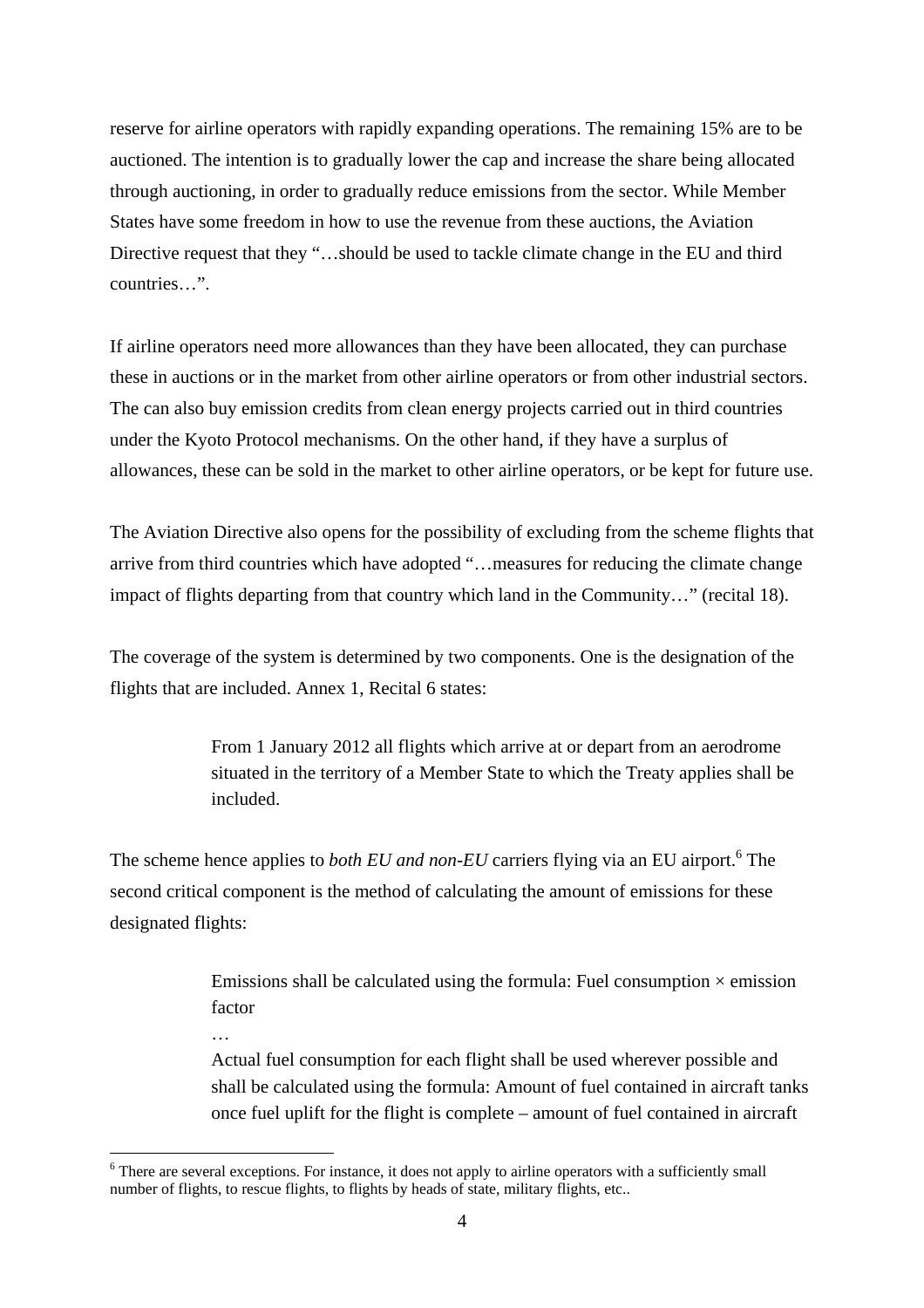tanks once fuel uplift for subsequent flight is complete + fuel uplift for that subsequent flight… (Annex IV, Part B)

That is, the number of allowances to be delivered is calculated as the fuel consumed during the *whole* flight, times the emissions factor for the particular type of fuel (with the latter taken from the Intergovernmental Panel on Climate Change).

Finally a few words about the structure of the legal examination by Advocate General Kokott, and the ECJ. The ECJ was requested to address four questions. The first, and central, question was whether the international laws that are referred to by the plaintiffs are at all *applicable*, in particular in light of the fact that the plaintiffs are individuals, and not states. As formulated by the Advocate General:

> 47. The fundamental problem to be discussed in the context of the first question is whether and to what extent the international agreements and principles of customary international law mentioned by the referring court can be relied upon at all as a benchmark against which the validity of Directive 2008/101 can be reviewed in the context of legal proceedings before national courts brought by natural or legal persons – in this case by undertakings and associations of undertakings.

Drawing on EU case law, both the ECJ and the Advocate General identify three necessary conditions for a law to be applicable (recitals 52-54):

- (i) the EU is bound by those rules;
- (ii) the "nature and broad logic" of the law do not preclude an examination of the law; and
- (iii) the provisions that are relied upon are "unconditional and sufficiently precise".

The remaining three questions concern the *compatibility* of the Aviation Directive with these international laws and principles. The ECJ was here requested to examine the questions mentioned in the Introduction, concerning alleged violation of jurisdictional principles and laws, the alleged obligation for the EU to act within the ICAO, and the alleged imposition of illegal charges.

In order to address these four questions, the ECJ first examines the question concerning applicability. Only when answered in the affirmative, the ECJ proceeds to evaluate the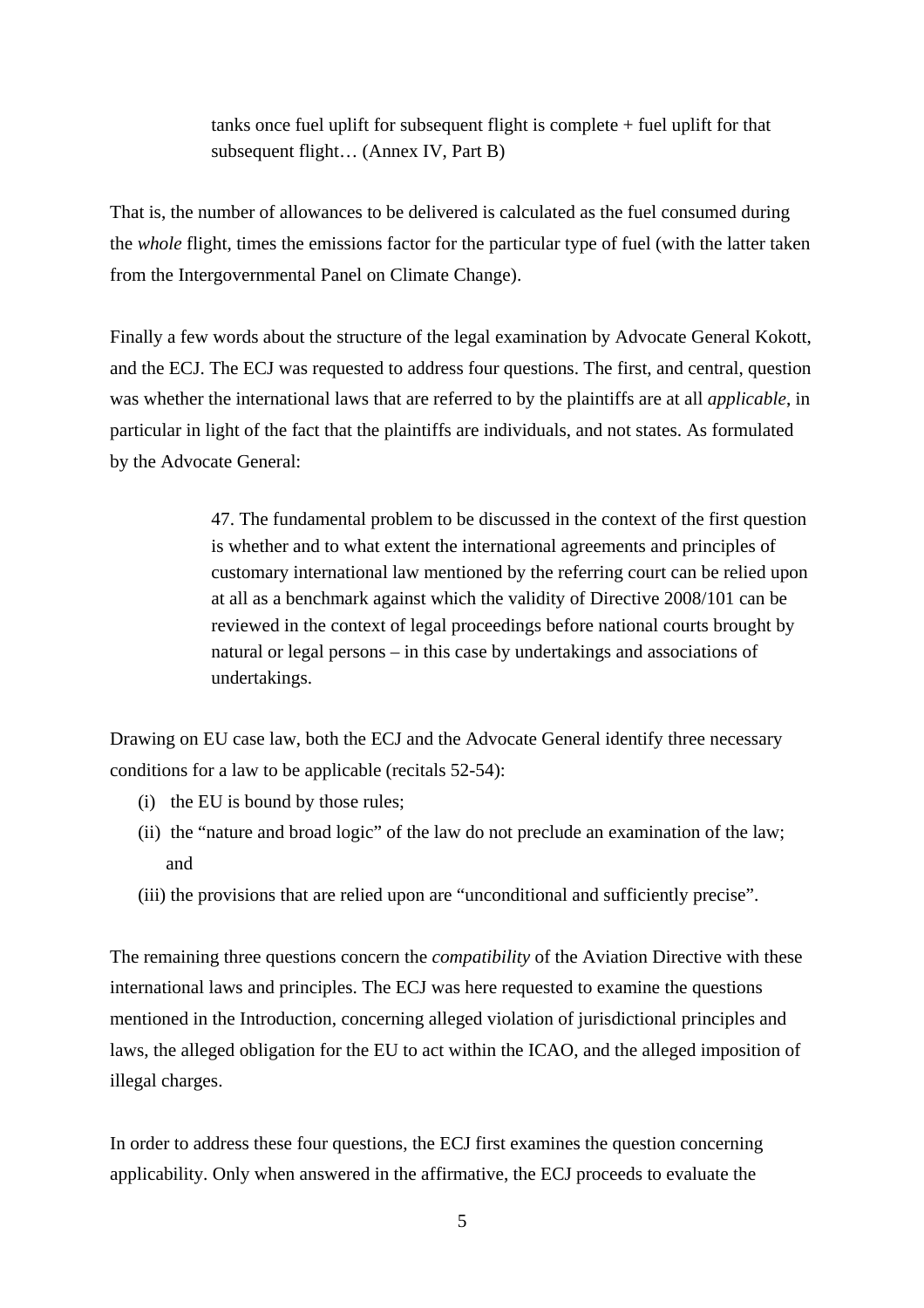compatibility issue. But the Advocate General examines all four questions "for the sake of completeness."

We now proceed to discuss the reasoning by the ECJ and the Advocate General.

#### **3 Does the measure violate jurisdictional principles and provisions?**

A central complaint in the case is that by applying to flights in non-EU airspace, the Aviation Directive violates several jurisdictional principles in customary international law, as well as obligations reflecting these principles in the Chicago Convention and the Open Skies Agreement. We will focus on the examination by the ECJ and the Advocate General of whether customary international law is being violated, and then briefly comment on their treatment of the alleged violations in this regard of the above-mentioned agreements.

#### **3.1 Customary international law**

The ECJ was asked to examine the Aviation Directive from the point of view of the following principles of customary international law:

- (i) that each State has complete and exclusive sovereignty over its airspace;
- (ii) that no State may validly purport to subject any part of the high seas to its sovereignty;
- (iii) the freedom to fly over the high seas; and
- (iv) that aircraft overflying the high seas are subject to the exclusive jurisdiction of the country in which they are registered, save as expressly provided for by international treaty.

The first point is the perhaps most heavily criticized aspect of the Aviation Directive: the claim that it violates the *territoriality principle*—the notion that a country has competence to regulate activities that are undertaken in its own territory—by regulating flights in the airspace of other countries. The territoriality principle is also reflected in Article 1 of the Chicago Convention, which provides:

> *Sovereignty* The contracting States recognize that every State has complete and exclusive sovereignty over the airspace above its territory.

This principle may not always allocate jurisdiction to a unique state, for instance when it conflicts with the *nationality principle*, according to which a country has the jurisdiction over its nationals. However, when these two principles coincide, that is, when an activity is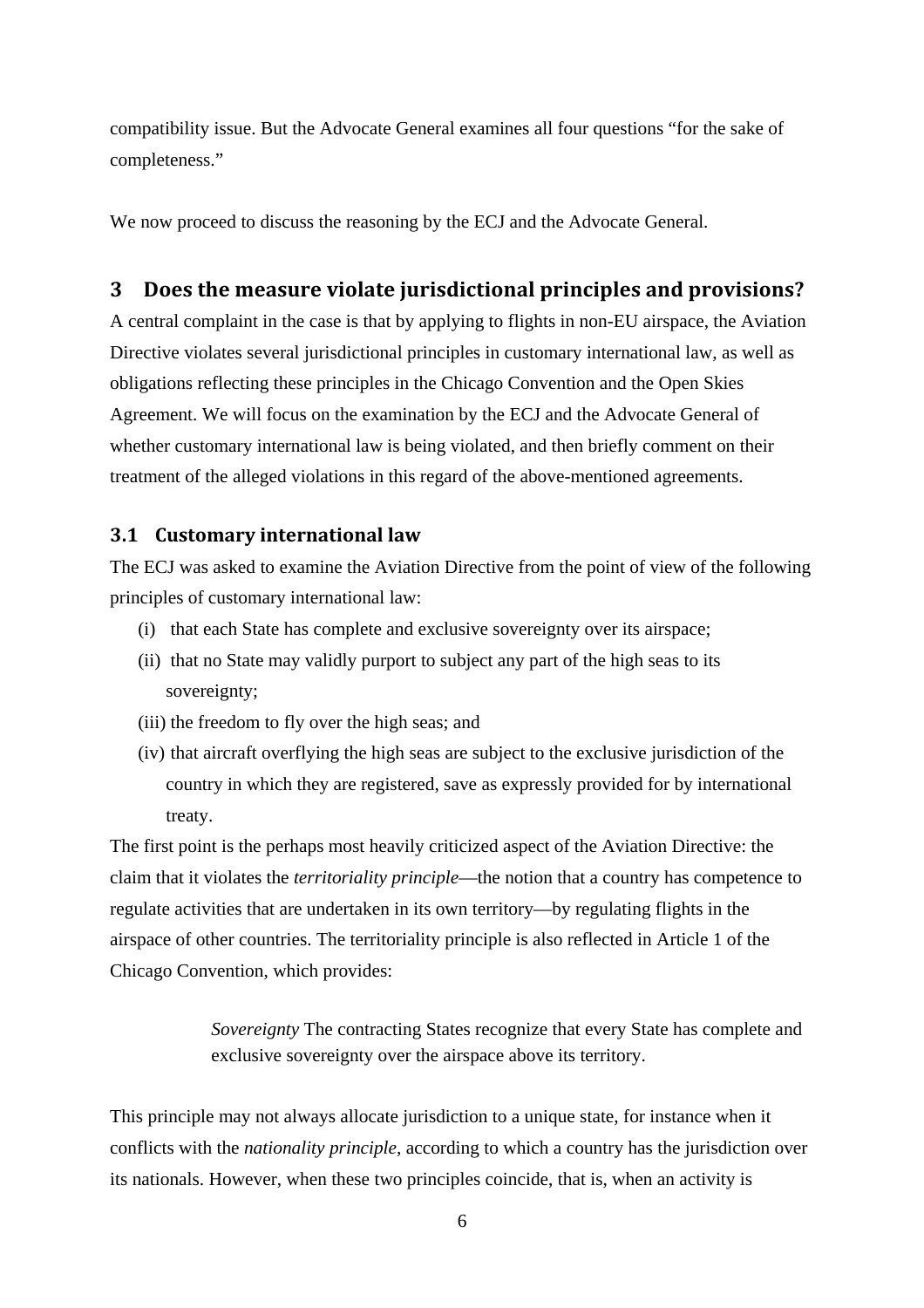undertaken by nationals of a country in that country, the country normally has exclusive jurisdiction, unless yet other jurisdictional norms are relevant.<sup>7</sup>

#### **3.1.1 The opinion of the Advocate General**

The Advocate General starts by arguing that the EU is bound by several of the invoked principles of customary international law, including the principle that countries have sovereignty over their airspace. But the Advocate General dismisses the invocation of these principles by individuals without further motivation:

> 136. Principles such as these are, by their very nature and broad logic, by no means capable of having an effect on the legal status of individuals.

For the "for the sake of completeness," the Advocate General nevertheless extensively discusses the plaintiffs' claims concerning the violation of jurisdictional principles.

The Advocate General starts by dismissing the claim that the EU measure is an extraterritorial rule that contravenes the sovereignty of other countries, arguing that the claim is

> 144. …based on an *erroneous* and *highly superficial* reading of the provisions of Directive 2008/101. [emphasis added]

The argument is then developed in three steps; we will present and discuss these steps one by one, using the headings in the Advocate General's opinion.

*(i) "On the absence of any extraterritorial effect of the EU emissions trading scheme"*  The Advocate General's first step is to argue that the Aviation Directive does not impose an extraterritorial regulation:

> 145. …[The Aviation Directive] does not contain any extraterritorial provisions. … Directive 2008/101 does not give rise to any kind of obligation on airlines to fly their aircraft on certain routes, to observe specific speed limits or to comply with certain limits on fuel consumption and exhaust gases.

<u>.</u>

 $<sup>7</sup>$  For instance, a host country may tax foreign-owned firms on the basis of their operations in the host country,</sup> by virtue of the territoriality principles. But at the same time, the home countries of these firms may claim jurisdiction over these activities, due to the nationality principle.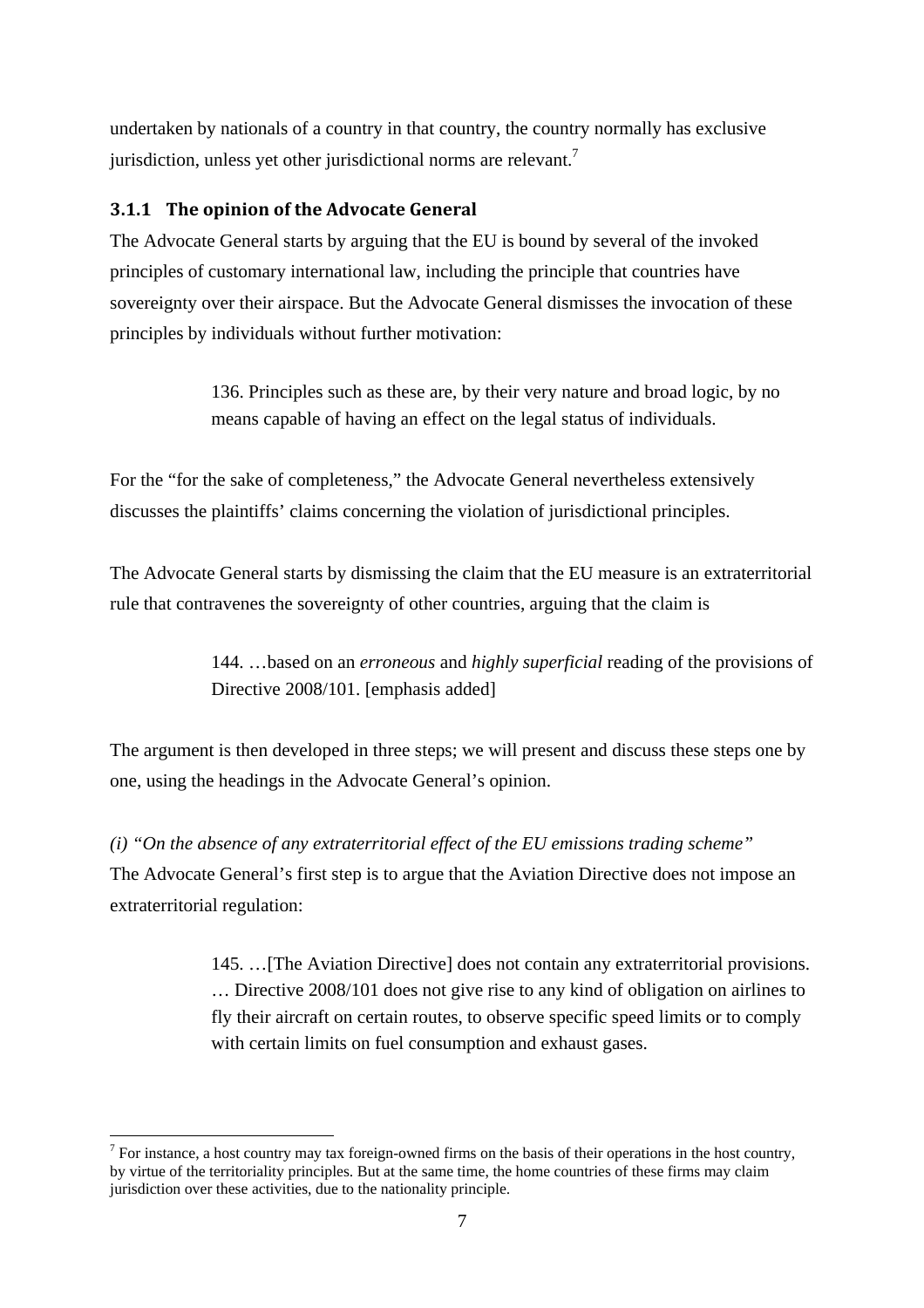146. …Directive 2008/101 is concerned solely with aircraft arrivals at and departures from aerodromes in the European Union…

147. … Admittedly, it is undoubtedly true that, **to some extent**, *account is thus taken of events* that take place over the high seas or on the territory of third countries. This **might indirectly** give airlines an incentive to conduct themselves in a particular way when flying over the high seas or on the territory of third countries, in particular to consume as little fuel as possible and expel as few greenhouse gases as possible. However, there is **no concrete rule regarding their conduct** within airspace outside the European Union. [italics in original, bold added]

A number of observations can be made. First, recital 145 implicitly holds that since the measure does not directly regulate speed, etc., it is not extraterritorial. But the same argument could be applied to *any* tax-based measure, since such measures always leave to taxed entities to unilaterally decide on the activities that are being taxed. For instance, if the EU were to tax the labor income of US nationals in the US, these individuals would still be free to decide on e.g. the number of hours they work. But this would hardly make the tax less extraterritorial.

Second, the language in recital 147 is noteworthy. It is only "to some extent" that the contested measure takes into consideration emissions in non-EU airspace. Furthermore, the measure "might" have an "indirect" effect on the behavior of airline operators. It is rather odd that a measure that is introduced with the explicit purpose of reducing emissions, only indirectly might have such an effect—it would indeed be a huge failure of the measure if this were true. But this downplaying of the effect of the directive is not innocuous: it implicitly suggests that affecting emissions in non-EU airspace is *not the purpose* of the directive. As such, the choice of words is seriously misleading, and intentionally so, it seems.

Furthermore, in the last sentence of the recital, the Advocate General introduces a rather special definition of an extraterritorial measure: there must be a "concrete rule" that regulates the "conduct" of airlines in non-EU airspace. First, is it not a "concrete rule" that airlines have to follow the Aviation Directive's stipulation concerning e.g. emissions allowances? Second, why does the rule have to be expressed in terms of the "conduct" of airlines in order for the directive to be extraterritorial? As just noted, such a definition of extraterritoriality would for instance remove any tax-based measure from the list of measures with potential extraterritorial effect.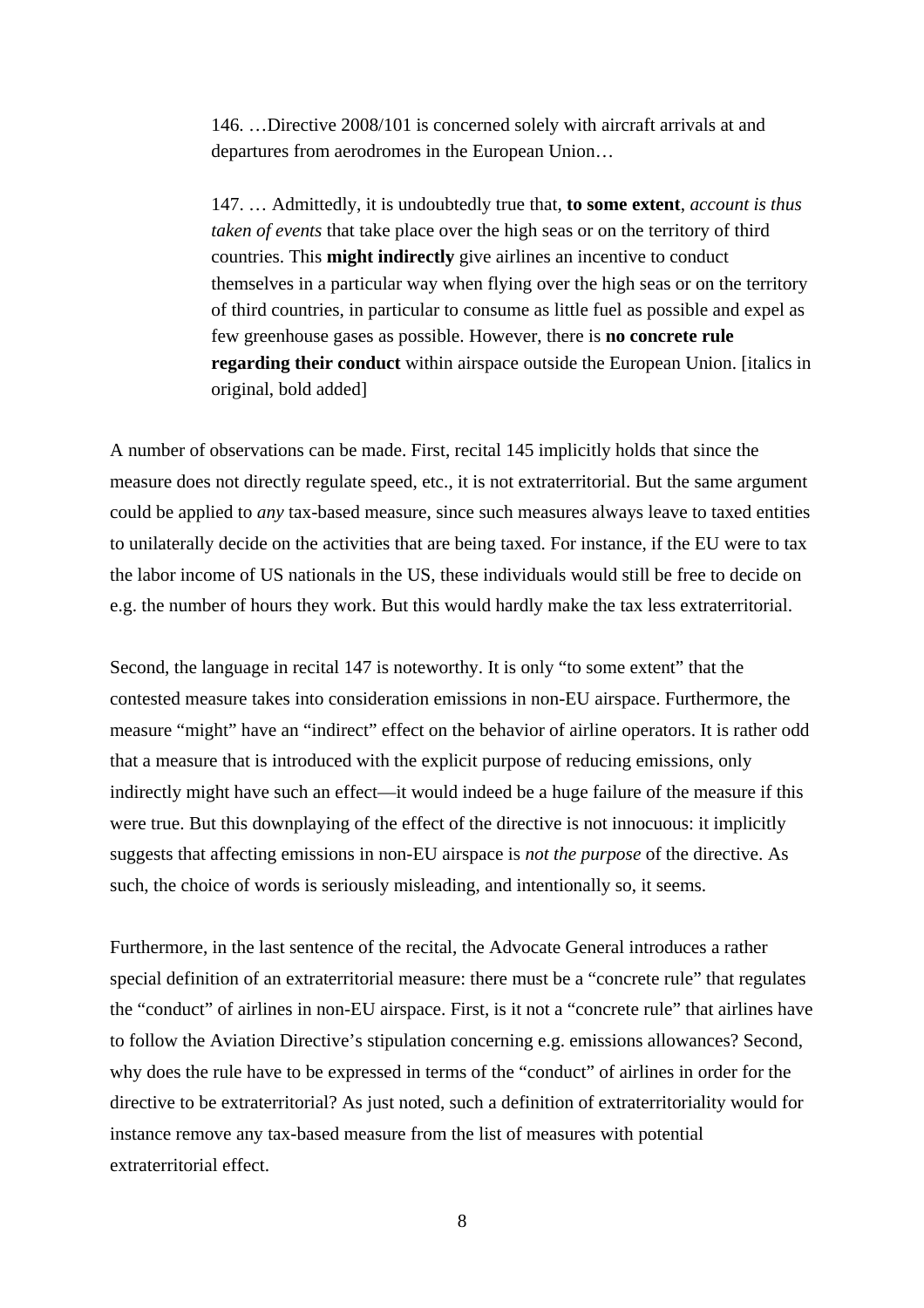There are two more recitals on the absence of territorial effects; these are quoted *in extenso* since it is not clear how they fit into the line of argumentation in recitals 145-147:

> 148. It is by no means unusual for a State or an international organisation also to take into account in the exercise of its sovereignty circumstances that occur or have occurred outside its territorial jurisdiction. The principle of worldwide income thus applies in many countries under income tax law. Under antitrust law as well as in merger control it is normal worldwide practice for competition authorities to take action against agreements between undertakings even if those agreements have been concluded outside the territorial scope of their jurisdiction and may perhaps even have a substantial effect outside that scope of jurisdiction. [footnote omitted] In one fisheries case, the Court of Justice even ruled that fish caught in the high seas could be confiscated as soon as the vessel concerned, flying the flag of a third country, reached a port within the European Union. [footnote omitted]

149. The decisive element from an international law perspective is that the particular facts display a sufficient link with the State or international organisation concerned. The particular connecting factor can be based on the territoriality principle, the personality principle or – more rarely – on the universality principle.

Hence, while recitals 145-147 seek to argue that the Aviation Directive does not regulate activities outside EU territory, recitals 148-149 instead *defend* such regulation. Recital 148 essentially says that there are other areas where states pursue policies to affect activities outside its territory, which of course is unobjectionable. Recital 149 then emphasizes the need for a sufficiently strong link between the regulating state and the activity in the foreign country that is being regulated. Understood this way, the two recitals makes economic sense—indeed, as will be argued below, it is with an argument along these lines that the Aviation Directive might have been more persuasively defended. The argument seems to be a direct application of the *effects doctrine*; for instance, this is the normally advanced jurisdictional defense of in antitrust and merger control for the practices that are mentioned in recital 148. The Advocate General is very careful however, not to mention the concept explicitly, and this despite the reference in Recital 148 to one of the main policy areas for the explicit application of the effects doctrine.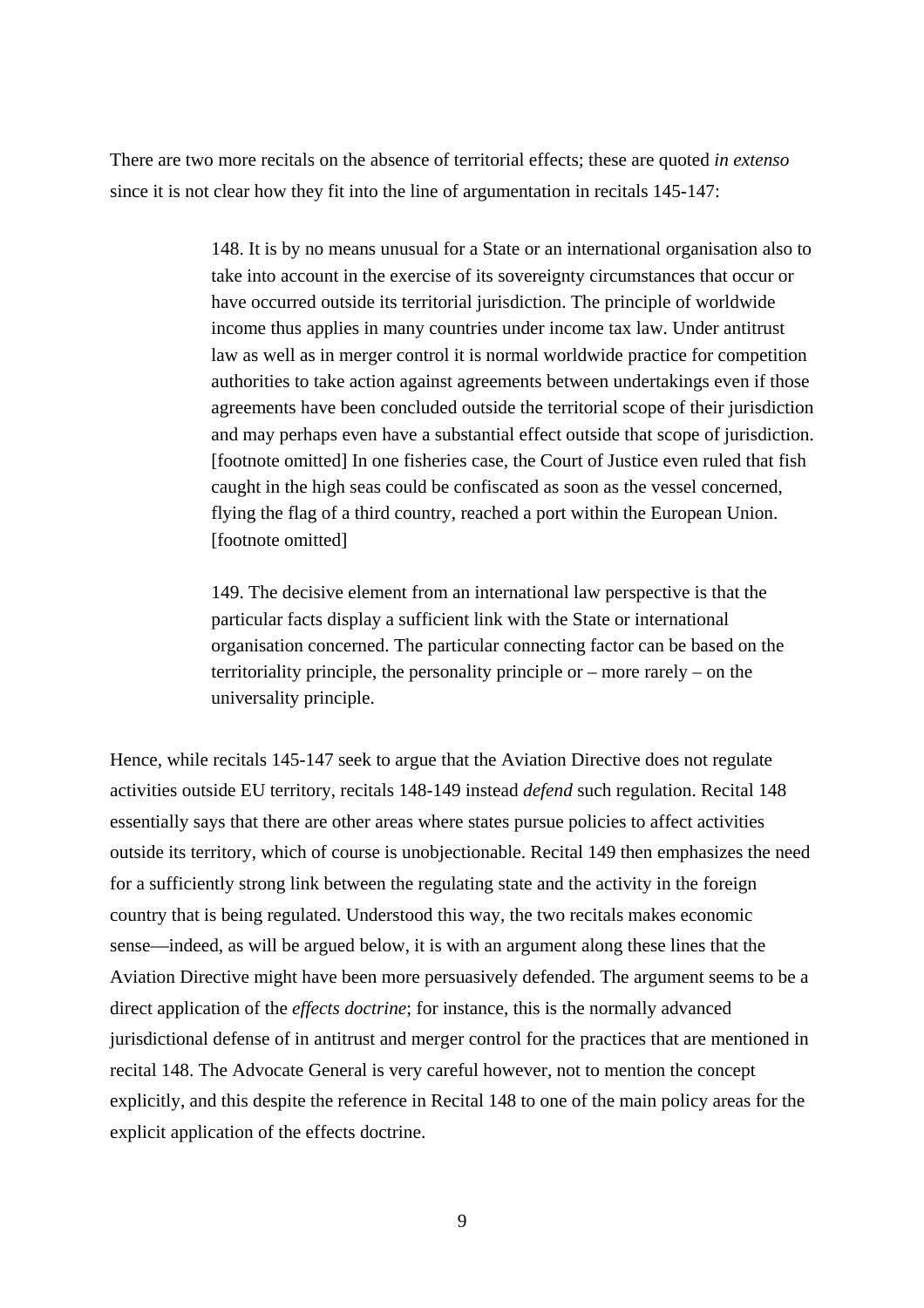#### *(ii) "On the existence of an adequate territorial link"*

Having claimed that there are no extraterritorial effects of the contested measure, the Advocate General next argues that because of effects on EU territory from aviation in non-EU airspace, the Aviation Directive is consistent with the territoriality principle. To show this, the Advocate General first seeks to explain why the EU has jurisdiction over a plane's whole flight when it comes to or leaves an EU airport. The argumentation starts at a general level:

> 151. In general, the European Union may require all undertakings wishing to provide services within its territory to comply with certain standards laid down by EU law. Accordingly, it may require airlines to participate in measures of EU law on environmental protection and climate change [footnote omitted] – in this case the EU emissions trading scheme – whenever they take off from or land at an aerodrome within the territory of the European Union.

It may appear as if the first sentence in recital 151 just states what is obvious, namely that if a firm provides a service in the EU, the EU can regulate the conditions under which it is being provided. But because of the vague language, the sentence does not explain what *specific*  aspects of the firm's operations that the EU may regulate. This is deceptive, since if the firm also provides services in *other* countries, normally the EU does *not* have a right to regulate these other services. Hence, through ambiguous wording, the Advocate General again muddles the waters.

The second part of recital 151 effectively states that whenever planes land at, and take off from, an EU airport, services are provided in the EU. Again, this is fine as such, but the issue at stake in the case is not *this* part of the flight, but the part over the high seas and in the airspace of other countries.

The next recital attempts to make the flight between two airports a "sub-activity" relative to the take-off and landing:

> 152. Take-off and landing are essential and particularly characteristic elements of every flight. If the place of departure or destination is an aerodrome within the territory of the European Union, there will be an adequate territorial link for the flight in question to be included in the EU emissions trading scheme.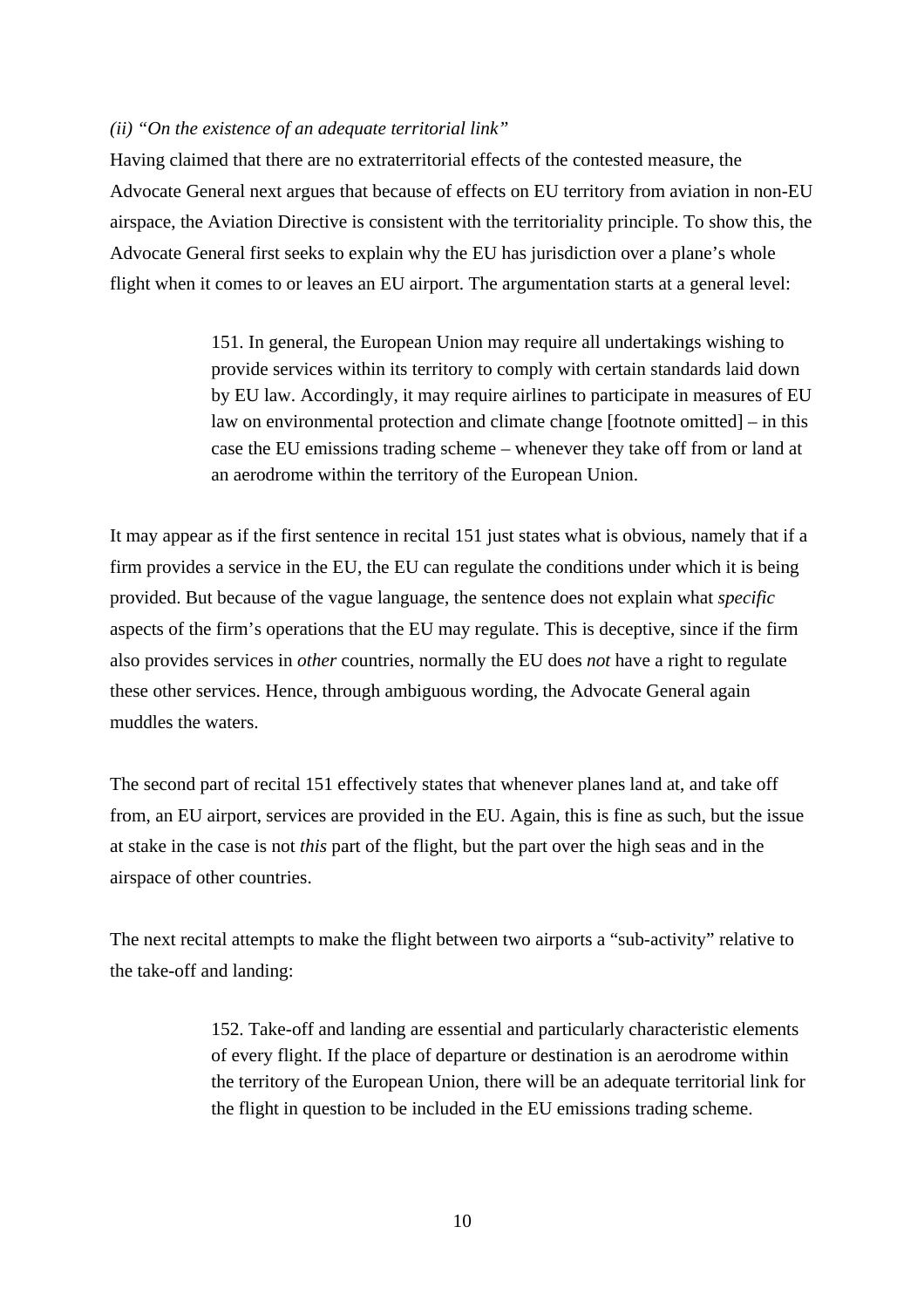The first sentence is at the same time both trivial and illogical. Indeed, for a flight from point A to point B, the take-off from A and the landing in B are clearly essential elements. But so is each and every kilometer on the way between the two destinations. So why would landings and takeoffs be considered *more* "characteristic" than the rest of the flights? The question seems particularly pertinent in light of the fact that for most flights at stake here, most of the emissions occur after takeoff and before landing. The Advocate General does not offer any explanation for this. And the second sentence of recital 152 either assumes what is to be shown, or is unsubstantiated if meant to follow from the reasoning before.

Recital 153, and in particular recital 154, get closer to the core of the jurisdictional issue:

153. Under the EU emissions trading scheme a particular airline may be required, when departing from or arriving at a European aerodrome, to surrender emission allowances that are higher the further the point of departure is from the destination. Taking account of the whole length of the flight is ultimately an expression of the principle of proportionality and reflects the 'polluter pays' principle of environmental law.

While the first sentence simply describes in loose terms the contested feature of the Aviation Directive, the second sentence is again both unsubstantiated and deceptive. It is not explained how the "principle of proportionality and the "'polluter pays' principle of environmental law" apply in the present context—as will be argued below, this is what *should* have been addressed, but it is not what is discussed. Indeed, the Advocate General does not even use the terms "proportional" and "proportionality" anywhere else in the opinion.

Recital 154 is central:

154. The territoriality principle does not prevent account also being taken in the application of the EU emissions trading scheme of parts of flights that take place outside the territory of the European Union. Such an approach reflects the nature as well as the spirit and purpose of environmental protection and climate change measures. It is well known that air pollution knows no boundaries and that greenhouse gases contribute towards climate change worldwide irrespective of where they are emitted; they can have effects on the environment and climate in every State and association of States, including the European Union.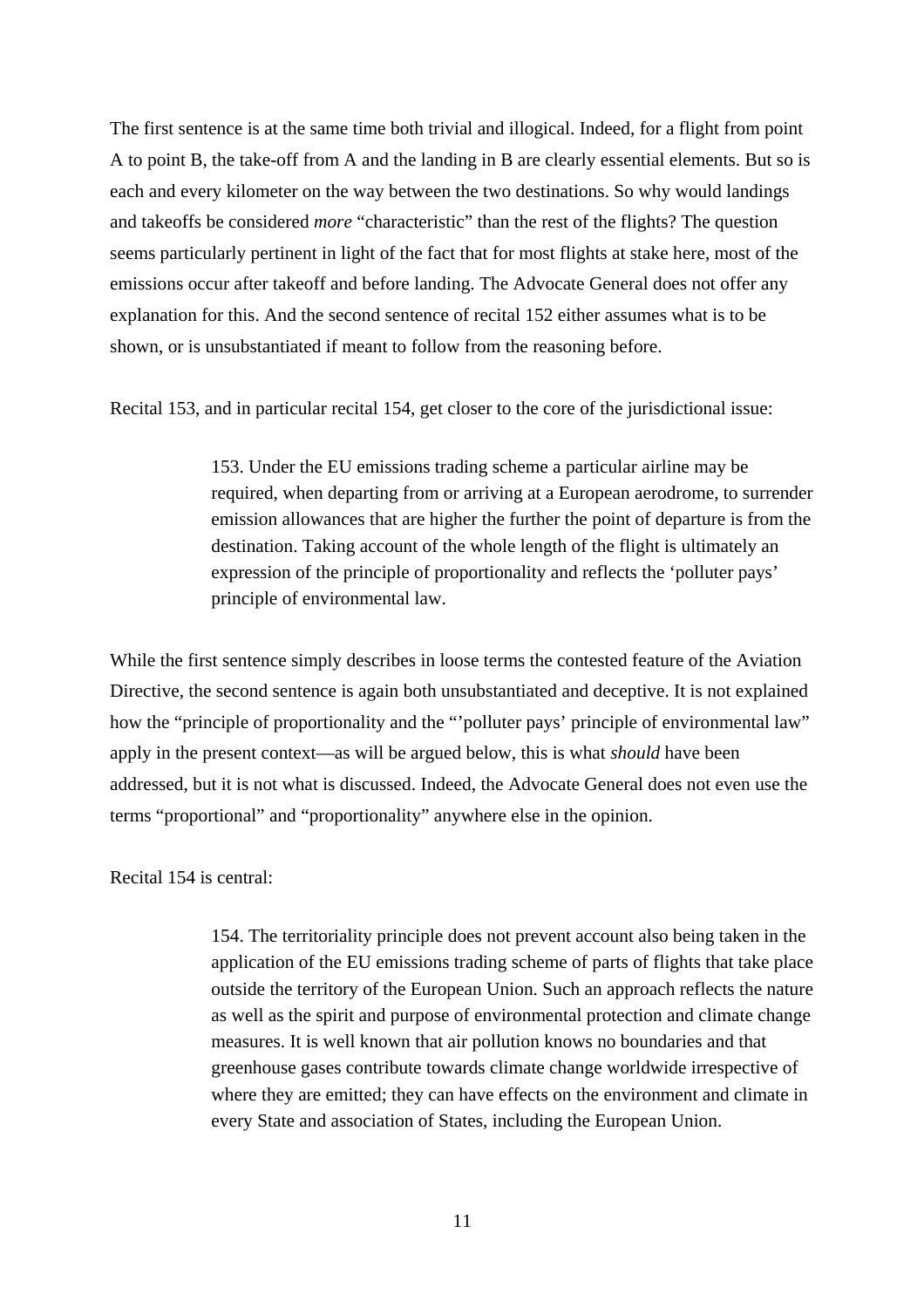Contrary to what seems to be argued in Recital 147, the Advocate General here seems admit that the directive has the purpose and effect of affecting emissions in non-EU territory. The argument is instead that such regulation of activities outside EU territory is consistent with the territoriality principle, because of the effects of these flights on EU territory. Without venturing into a legal analysis, it seems to be a clear application of the effects doctrine, although the concept is not mentioned. $8$ 

Although the reference to cross-border climate effects makes good sense from an economic point of view, there is still a somewhat illogical aspect of the reasoning by the Advocate General. The Advocate General uses the fact that the Aviation Directive does *not* apply to flights between third countries to argue that the directive does not illegally regulate flights in non-EU territory (recital 146). This argument hence seems to presuppose that such regulation *would* violate the territoriality principle. But how could this be when exactly the same emissions that makes the measure compatible with this principle in the case of flights to and from the EU, are also present for flights between third countries?

Finally, recital 155 concludes the argumentation for the existence of an adequate link for the purpose of customary international law by referring to EU policy with regard to fishing in the high seas. This argument just presumes that what was done in the case of fishing is legal and comparable to what is done in aviation.

*(iii) "On the absence of any adverse effect on the sovereignty of third countries"* 

Having first argued that there are no extraterritorial effects, and then that there is still "an adequate territorial link", the Advocate General claims in recitals 156-159 that the measure does not impinge on the sovereignty of targeted countries. The essence of the argumentation is the following:

> 156. … Directive 2008/101 does not, either in law or in fact, preclude third countries from bringing into effect or applying their own emissions trading schemes for aviation activities.

157. Admittedly, if sections of flights that take place over the high seas and within the territory of third countries are included there is a risk of … one and

<sup>&</sup>lt;sup>8</sup> See e.g. ALI (1990) for a description of jurisdictional principles.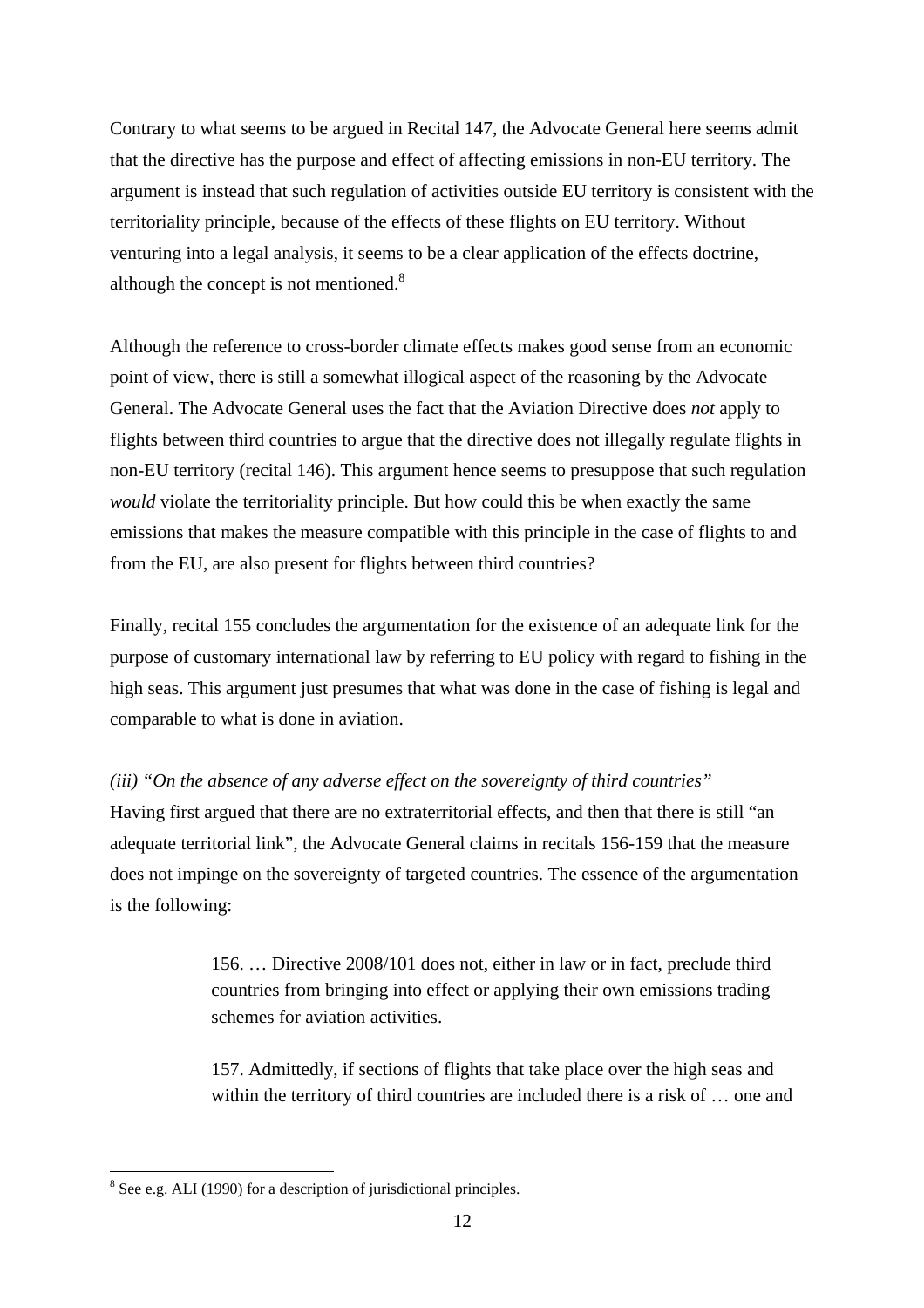the same route being taken into account twice under the emissions trading schemes of two States…

158. ...such double regulation is not prohibited under the principles of customary international law at issue here. It is indeed accepted under customary international law, just as the widespread phenomenon of double taxation is accepted in the field of direct taxation…

Sovereignty is here defined in terms of the *decision rights* of the governments of third countries. This may be correct as a matter of law. But the measure will still affect the interests of foreign nationals in foreign territories. Or, put in terms of decision rights, the measure will affect the material circumstances under which these decision rights are exercised. Hence, evaluating the effect of the measure on decision rights from the point of view of the set of *outcomes* that are available to other countries, as would be more natural from an economic point of view, the measure does reduce their ability to choose the outcomes they desire. Whether this is justified or desirable is another matter.

#### **3.1.2 The ECJ judgment**

In contrast to the Advocate General, the ECJ first finds that three of the four advanced jurisdictional principles can be relied upon by the complainants.

Turning to the implication of these principles, the ECJ decision follows a more narrow line of argumentation than that of the Advocate General. The core of the argument is to claim that while a plane is at an EU airport, the EU has "unlimited jurisdiction" (recital 124):

> 125 …the fact that those aircraft perform a flight which departs from or arrives at an aerodrome situated in the territory of one of the Member States, Directive 2008/101 …does not infringe the principle of territoriality or the sovereignty which the third States from or to which such flights are performed have over the airspace above their territory, since those aircraft *are physically in the territory* of one of the Member States of the European Union and are thus subject on that basis to the unlimited jurisdiction of the European Union. [emphasis added]

> 126 Nor can such application of European Union law affect the principle of freedom to fly over the high seas since an aircraft flying over the high seas is not subject, *in so far as it does so*, to the allowance trading scheme. [emphasis added]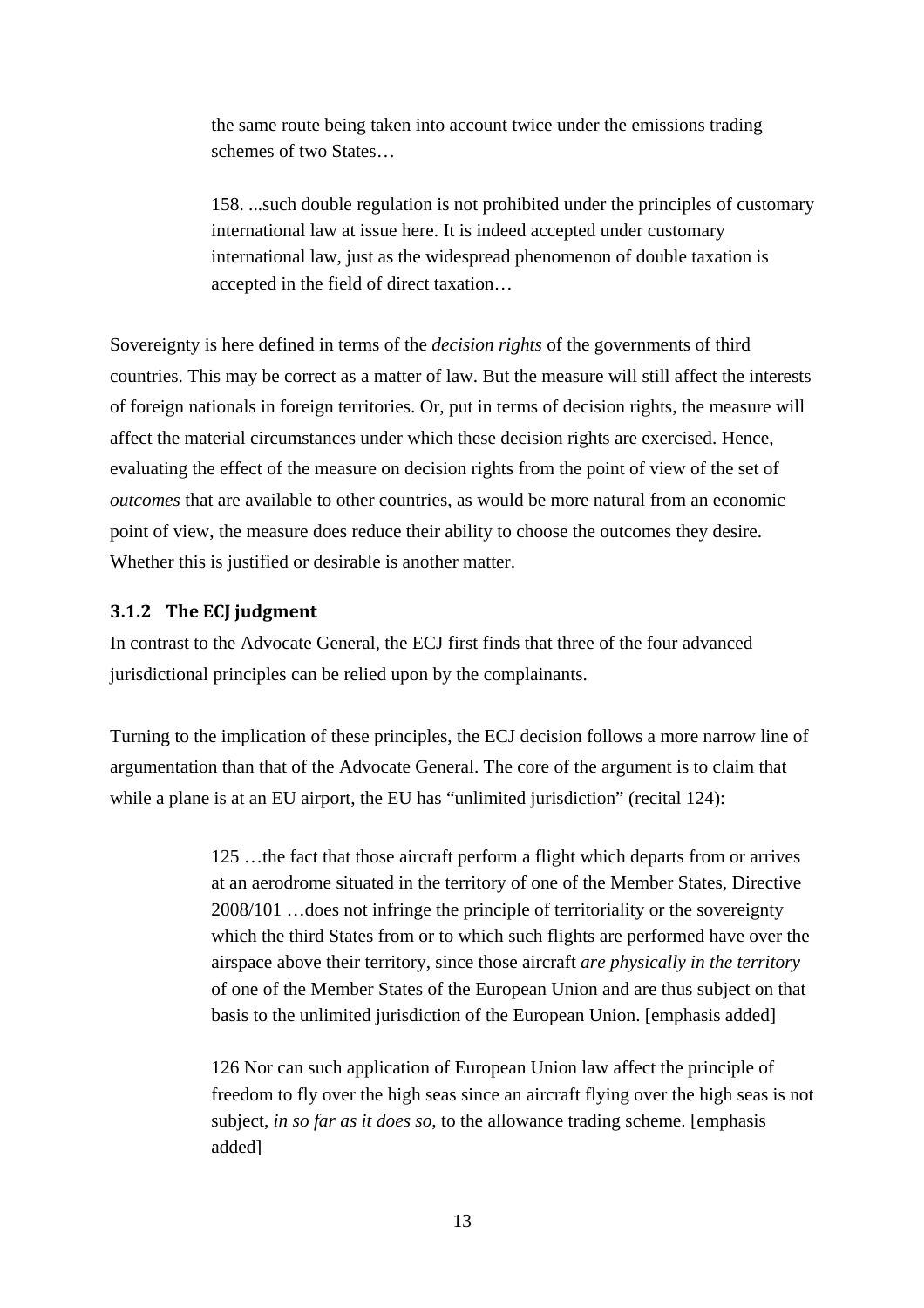128 …the European Union legislature may in principle choose to permit a commercial activity, in this instance air transport, to be *carried out in the territory of the European Union* only on condition that operators comply with the criteria that have been established by the European Union … [emphasis added]

129 Furthermore, the fact that, in the context of applying European Union environmental legislation, certain matters contributing to the pollution of the air, sea or land territory of the Member States originate in an event which occurs partly outside that territory is not such as to call into question, in the light of the principles of customary international law capable of being relied upon in the main proceedings, the full applicability of European Union law in that territory… [emphasis added]

The ECJ thus holds that since the EU has full jurisdiction over activities at EU airports, it can treat planes at EU airports in whatever way it wants without infringing in other countries' jurisdictional rights—the EU has "unlimited jurisdiction" over the planes at these airports. Since the Aviation Directive only applies as the plane lands or takes off in the EU, it is not extraterritorial in any sense.

Perhaps the argument by the ECJ makes good sense from a legal point of view. But from an economic point of view at least, it seems to rely on a shallow interpretation of jurisdiction, since it does not seek to interpret these principles in light of what *purpose* they might serve. The existence of international climate externalities, which is at the heart of the economic rationale for BCAs, and which played an important role in the argumentation by the Advocate General, *is completely irrelevant* to the ECJ decision: all that matters for the EU to have jurisdiction is the physical presence of the planes at EU airports.<sup>9</sup>

Indeed, if all that matters to territoriality is that the aircraft is at an EU airport, the EU could while respecting the territoriality principle levy a tax on the basis of, for example:

- only the emissions in foreign airspace;
- all the emissions of the plane during its lifetime;
- the emissions from all of the operator's planes anywhere in the world; or
- the total profits of the operator regardless of any emissions or nationality.

<sup>&</sup>lt;sup>9</sup> It is almost as if the ECJ confuses prescription and enforcement.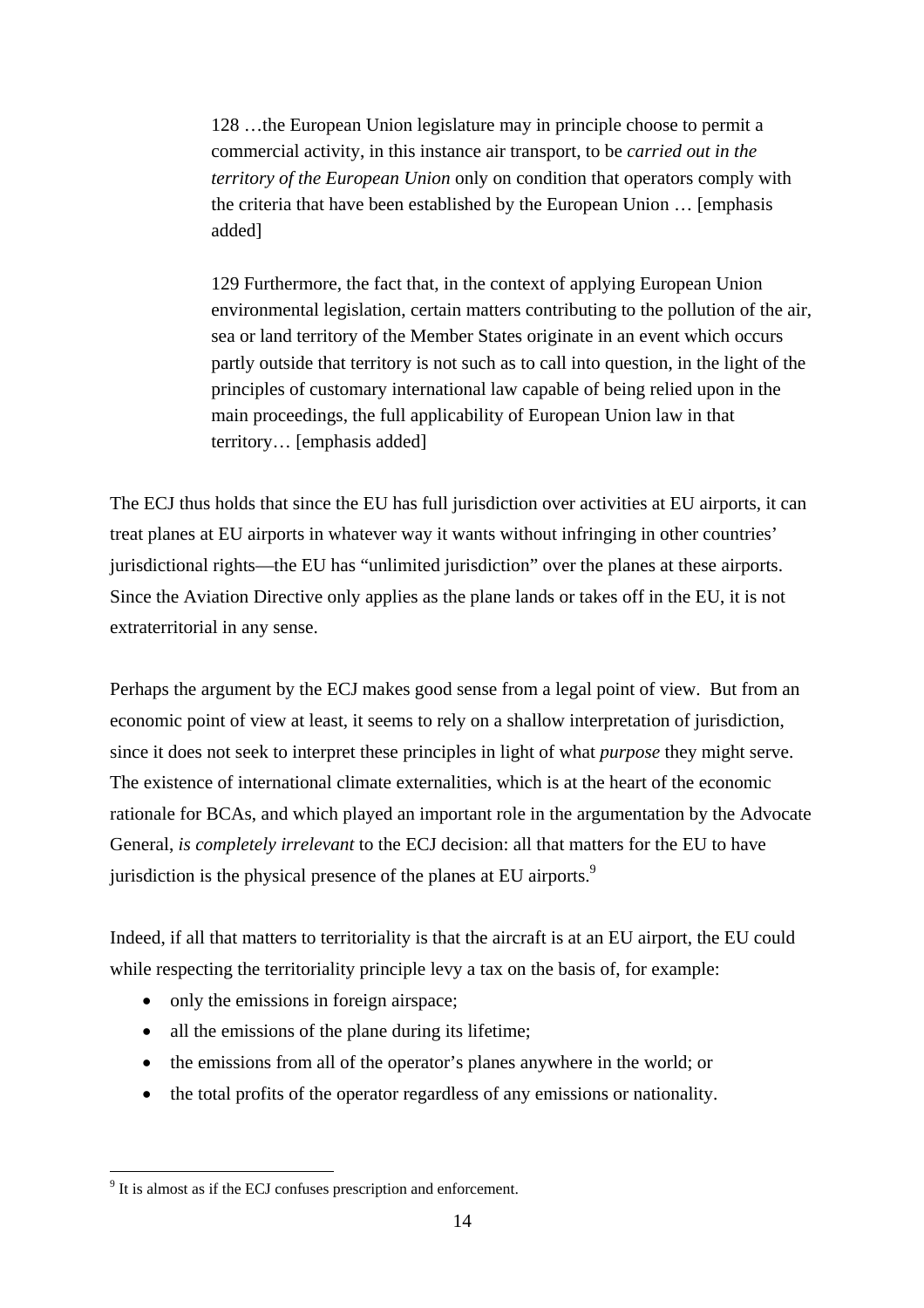Neither of these taxation schemes would violate the territoriality or nationality principles. This is clearly not an economically attractive interpretation of jurisdictional principles.

The basic problem with the ECJ decision is that it takes to land at, or take off from, an EU airport to be the activity or transaction for which jurisdiction is to be allocated. But if this were the case, the implicit taxation would be discriminatory, since some planes are forced to pay higher taxes than planes that are identical in all respects. On the other hand, if the regulated activity is taken defined to be the emission of carbon-dioxide—which of course is the only reasonable interpretation—it is inescapable to conclude that that the measure partly seeks to regulate emissions in non-EU territory, and by non-EU operators. This immediately raises the question of whether the EU is overstepping its jurisdiction by doing this. The claimants argue it does, and the Advocate General that it does not because of the effects doctrine. The ECJ does not provide any answer to this, however.

To conclude, when viewed upon from an economic perspective, the reasoning by the Advocate General in parts seems twisted and part illogical. But the Advocate General at least points to the core issue, which is whether the EU should be judged to have jurisdiction over flights in non-EU airspace because of the effects doctrine. But the ECJ the reasoning by the ECJ appears just nonsensical.

#### **3.2 The Chicago Convention**

The plaintiffs maintain that the Aviation Directive also violates jurisdictional rules in Articles 1, 11 and 12 of the Chicago Convention. But both the ECJ and the Advocate General find that the Chicago Convention is not binding upon the EU; we will discuss this finding in detail in Section 4. The ECJ therefore does not address the compatibility of the Aviation Directive with this convention. But the Advocate General does, arguing that Article 1 is not violated for the same reasons that there is no violation of customary international law.

A comment on the claim concerning is anyway useful, since it provides yet another example of the odd language that is used in this case. The Advocate General writes:

> 168. … It is this and only this – compliance with rules upon entering or departing – that the European Union demands of airlines in the context of its emissions trading scheme. The EU emissions trading scheme does not contain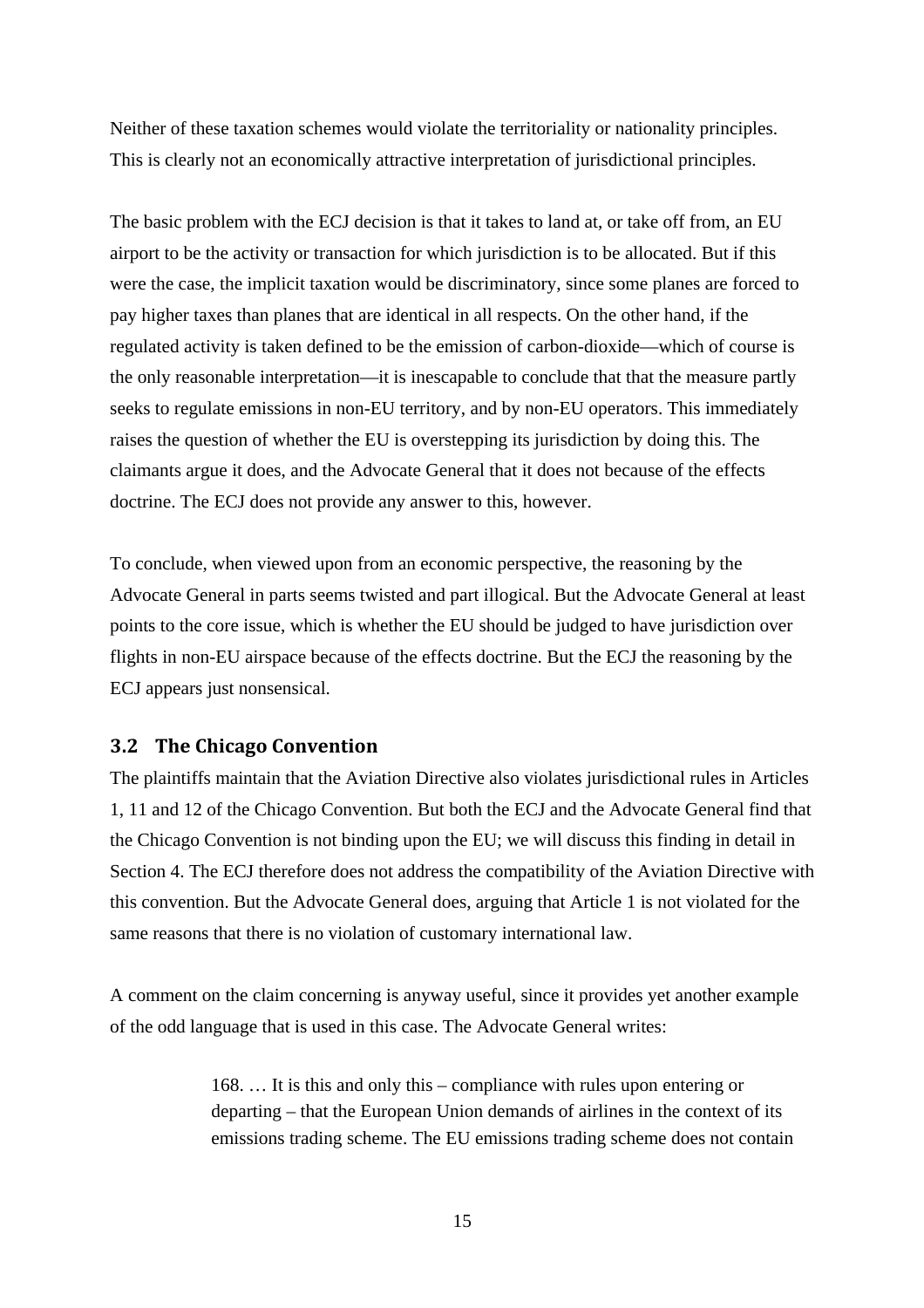rules that would have to be observed during parts of flights that take place outside the territory of the European Union.

Note the language in the last sentence. "Observed" by whom? Yes, the pilots on a flight from New York to London might not have to think about the Aviation Directive as the plane passes over the Atlantic. However, the airline will eventually have to submit emissions allowances, and will then certainly have to "observe" the rules that apply "during parts of flights that take place outside the territory of the European Union". As emphasized several times, the alleged purpose of the Aviation Directive is to reduce emissions, and this will not come about to any significant degree unless the directive affects what takes place in non-EU airspace. This is what this part of the complaint is about. The language in the second sentence above seems deliberately chosen to evade this issue.

#### **3.3 The Open Skies Agreement**

According to the plaintiffs, Article 7 (*Application of laws*) of the Open Skies Agreement provides yet another reason why the Aviation Directive violates jurisdictional principles. The Article states:

> 1. The laws and regulations of a Party relating to the admission to or departure from its territory of aircraft engaged in international air navigation, or to the operation and navigation of such aircraft while within its territory, shall be applied to the aircraft utilised by the airlines of the other Party, and shall be complied with by such aircraft *upon entering or departing from or while within the territory of the first Party*. [emphasis added]

> 2. *While entering, within, or leaving the territory of one Party,* the laws and regulations applicable within that territory relating to the admission to or departure from its territory of passengers, crew or cargo on aircraft (including regulations relating to entry, clearance, immigration, passports, customs and quarantine or, in the case of mail, postal regulations) shall be complied with by, or on behalf of, such passengers, crew or cargo of the other Party's airlines. [emphasis added]

Similarly to Article 11 of the Chicago Convention, the Article requests that the laws and regulations that apply to the landing in, or take off from, airports on a country, should also be applied to, and respected by, foreign aircraft. Both the Advocate General and the ECJ find that Article 7 is applicable. But the Advocate General dismisses the plaintiffs claim that the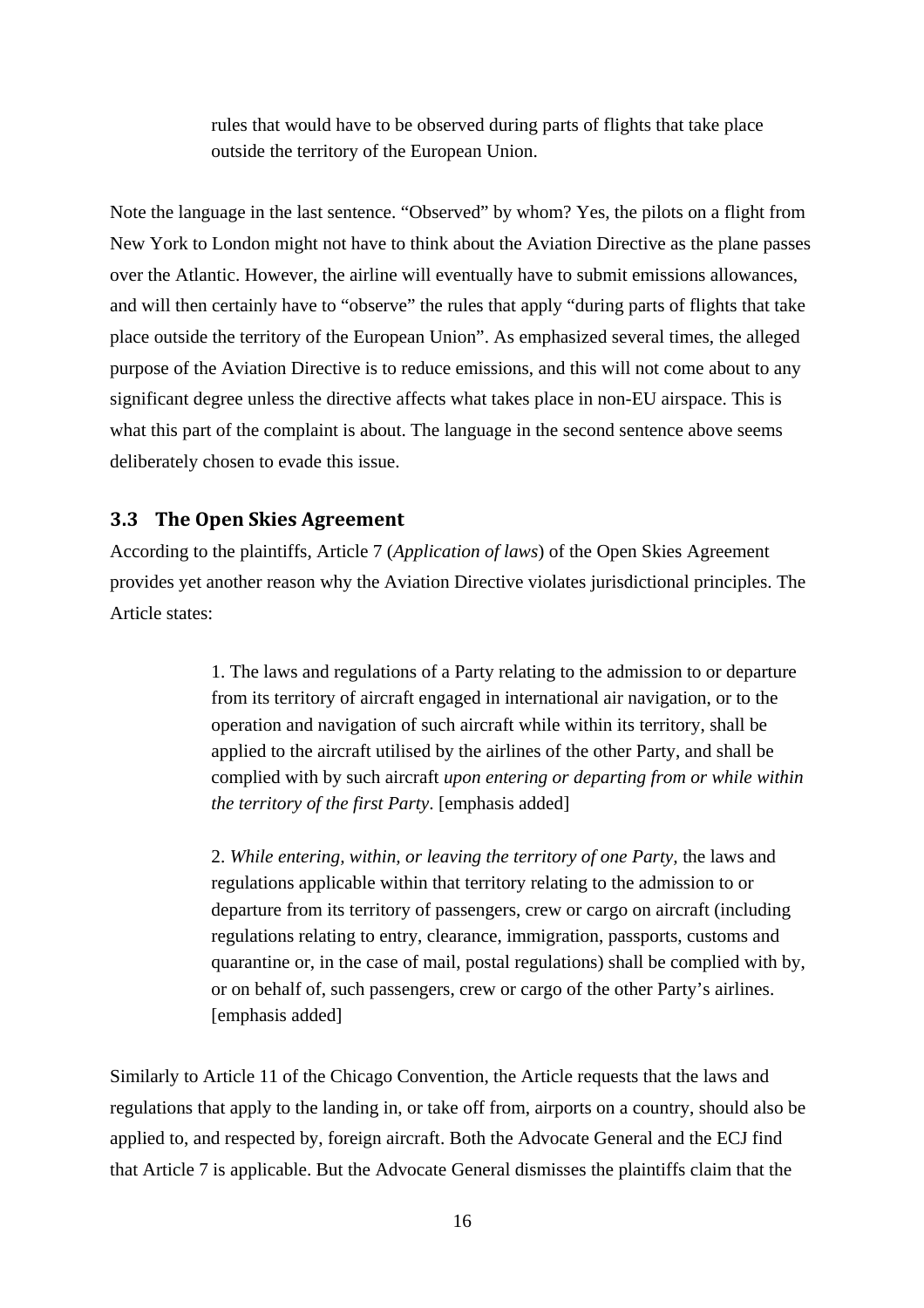Aviation Directive is incompatible with Article 7, by referring to the earlier analysis of the largely identical Article 11 of the Chicago Convention. The ECJ comes to the same conclusion:

> 132 In that regard, it need only be recalled that Directive 2008/101 does not render Directive 2003/87 [the ETS] applicable as such to aircraft registered in third States that are *flying over third States or the high seas*.

134 Directive 2008/101 provides that Directive 2003/87 is to apply to flights which arrive at or depart from an aerodrome situated in the territory of a Member State. Thus, since that legislation relates to the admission to or departure from the territory of the Member States of aircraft engaged in international air navigation, both European and transatlantic, it is clear from the very wording of Article 7(1) of the Open Skies Agreement that such legislation applies to any aircraft utilised by the airlines of the other party to that agreement and that such aircraft are required to comply with that legislation.

The argument here is hence that since the Aviation Directive does not apply to flights that never enter EU airspace, the directive does not regulate flights outside the EU. But the issue is of course not how the former category of flights is treated, but how the *remaining* flights are treated while in non-EU airspace. This is yet another instance where an illogical argument is used to argue for the lack of effects in non-EU airspace of the directive.

#### **4 Is the EU bound by the Chicago Convention?**

…

The Chicago Convention forms the legal backbone for the regulation of aviation. It was opened for signature in 1944, and in 1947 led to the establishment of the ICAO. The organization currently has 191 member countries, and its status as a UN "specialized agency" illustrates central role. Also, as will be discussed in Section 5, Article 2.2 of the Kyoto Protocol designates the ICAO as the arena for addressing climate-related issues in aviation.

The complainants argue that the Aviation Directive violates several provisions of the Chicago Convention. Among the more important of these are:

(i) Article 1, *Sovereignty,* concerns jurisdiction over national airspace. It was implicitly addressed by the ECJ in its discussion of jurisdictional implications of customary international law, as discussed above;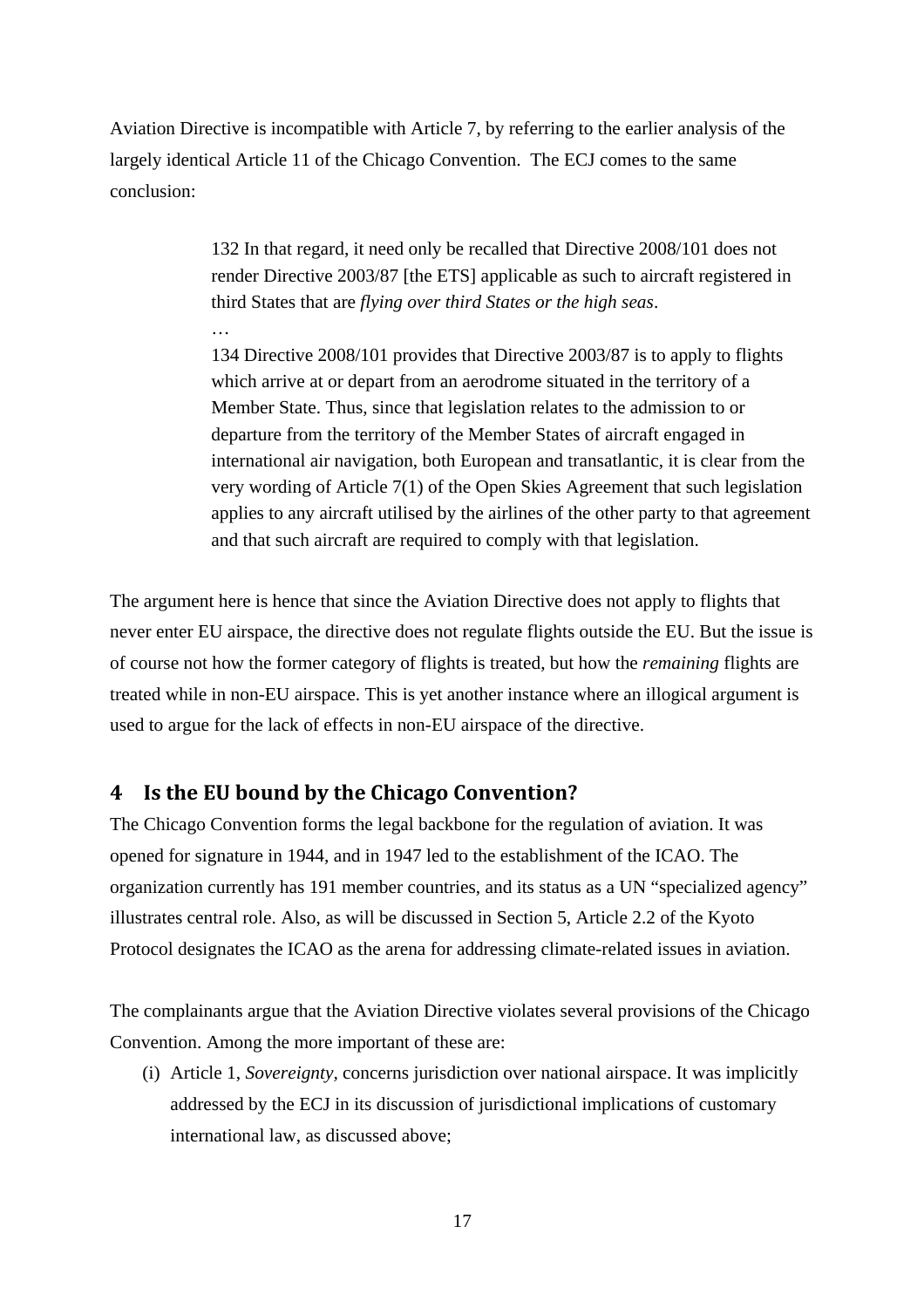- (ii) Article 11, *Applicability of air regulations,* is a form of Most-Favored Nation/National Treatment non-discrimination clause, requiring that all aircraft be awarded the same regulatory treatment regardless of whether they are domestic or foreign;
- (iii)Article 12, *Rules of the air,* requests that member countries should ensure that airline operators respect national rules and regulations. Countries also undertake to keep its own regulations uniform with those established under the convention "to the greatest possible extent". Furthermore, over the high seas the rules in force shall be those established by the convention;
- (iv)Article 15, *Airport and similar charges* and Article 24, *Customs duty*, restricts the type of charges that countries can levy on fuel etc; this issue will be discussed in Section 6.

There have been discussions in the ICAO concerning environmental regulations for more than a decade, in which EU countries have unsuccessfully tried to introduce more stringent environmental standards against the wish of the majority of the membership. The decision on the Aviation Directive is often explained by the EU frustration over this lack of progress.

While all EU Member States are signatories of the Chicago Convention and members of the ICAO, the EU itself only has observer status. A central issue in the case was therefore whether the EU nevertheless is bound by the Chicago Convention, by virtue of the fact that *all 27 EU Members are signatories*, as maintained by the plaintiffs.

#### **4.1 The opinion of the Advocate General**

The Advocate General discusses two proposed reasons why the Chicago Convention binds the EU. The first is that Article 351 of the Treaty on the Functioning of the European Union (TFEU) stipulates that the EU cannot impose regulations that impede Members to fulfill obligations stemming from agreements prior to 1 January 1958. The Advocate General dismisses this argument in the following words:

> 57. The EU institutions, for their part, only have a duty not to impede the performance of Member States' obligations which stem from such existing treaties; the European Union itself does not enter into any international law commitments towards the third countries concerned as a result of existing treaties concluded by Member States. …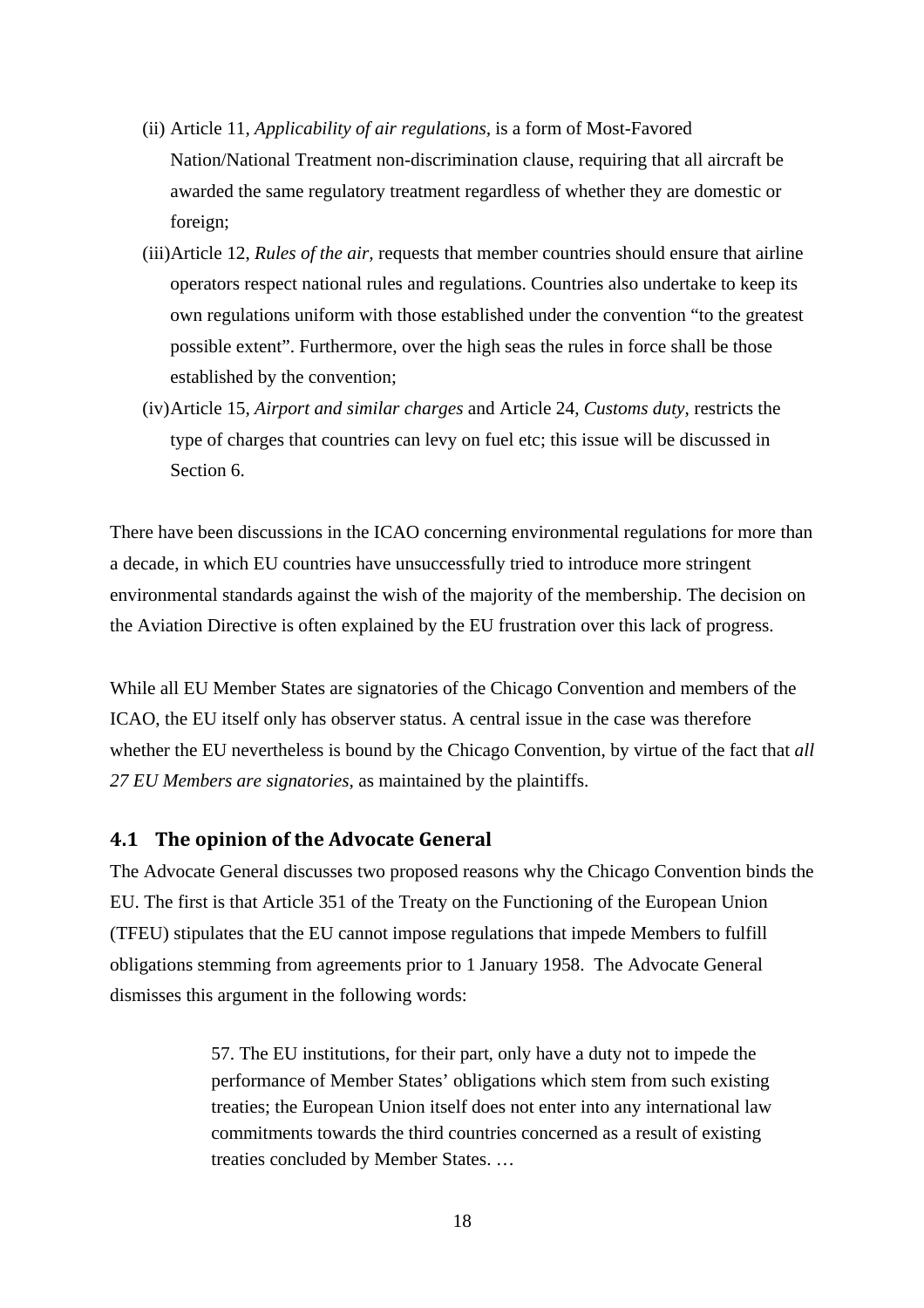58. …Whereas Article 216(2) TFEU provides that agreements concluded by the European Union are binding upon the institutions of the European Union and on its Member States, there is no equivalent provision in Article 351 TFEU with regard to existing treaties concluded by the Member States. No obligation on EU institutions to adjust EU law in line with existing treaties concluded by the Member States can be inferred from Article 351 TFEU. Conversely, the Member States are obliged under the second paragraph of Article 351 TFEU to take all appropriate steps to eliminate any incompatibilities between their existing treaties and the European Union's founding Treaties (TEU and TFEU). Member States must, if necessary, adjust or denounce their existing treaties with third countries. [footnote omitted]

The second proposed reason why the EU is bound by the Chicago Convention is based on the EU case law on the "functional succession theory". As argued by the plaintiffs, a similar reasoning was accepted when European Economic Community (EEC) assumed the powers previously exercised by EEC members in the area governed by the General Agreement on Tariffs and Trade (GATT). But the Advocate General dismisses the relevance of this case-law to the present case. First, EU Members have not delegated to the EU *all* of the powers in the air transport sector. Second, the EU has not formally taken place in the ICAO as it did in the GATT:

> 64. …it merely has observer status at the ICAO and coordinates the views of its Member States prior to meetings of ICAO bodies …

The Advocate General thus refutes the claim that the EU is bound by the Chicago Convention.

#### **4.2 The ECJ judgment**

The ECJ decision follows a similar line of reasoning. After having listed various issues that are governed by the Chicago Convention (recitals 57-59), the ECJ points to the fact that while all EU Member States are contracting parties, the EU itself is not. It follows that the Chicago Convention does *not* bind the EU:

> 63 Indeed, in order for the European Union to be capable of being bound, it must have assumed, and thus had transferred to it, *all* the powers previously exercised by the Member States that fall within the convention in question … Therefore, the fact that one or more acts of European Union law may have the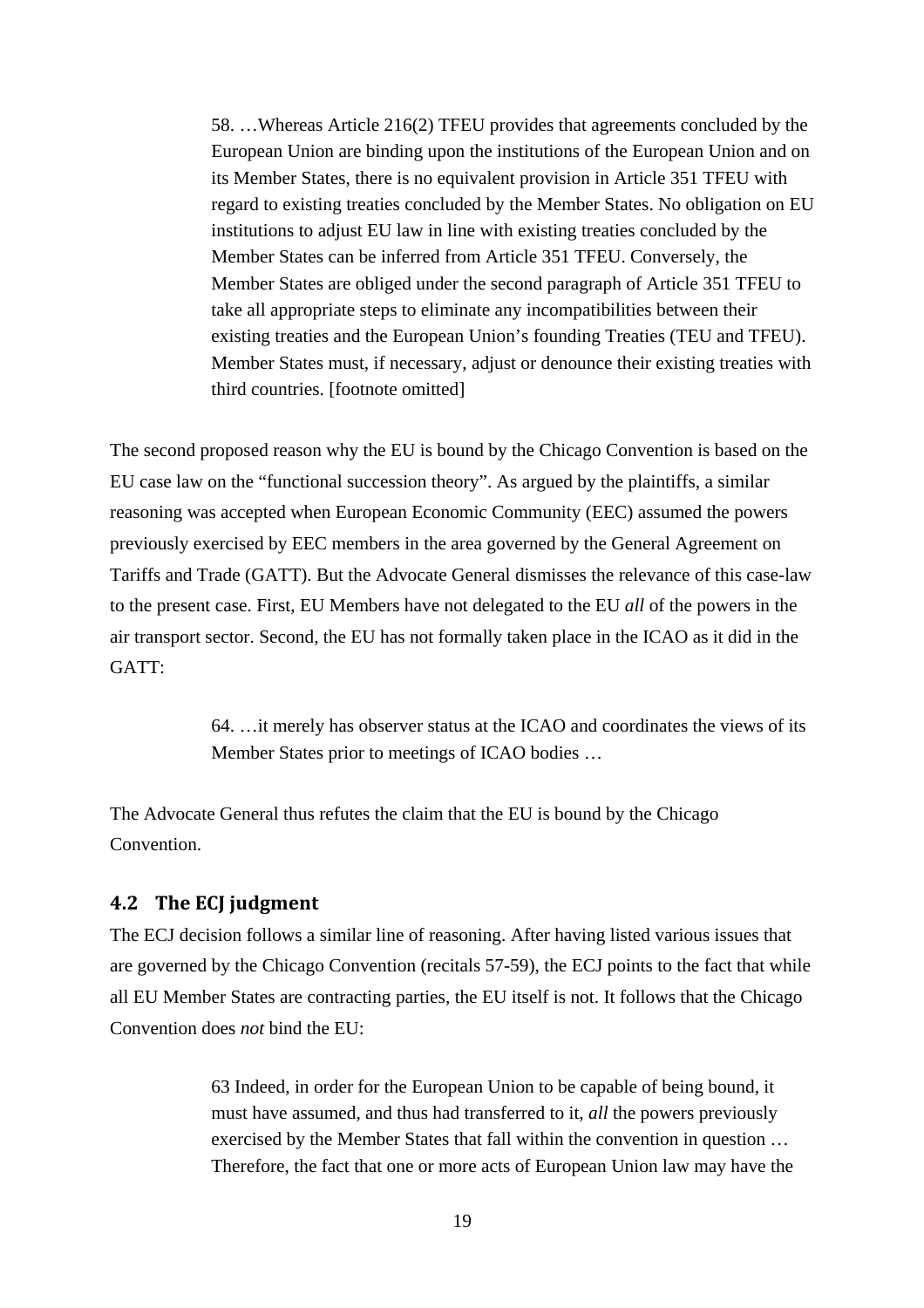object or effect of incorporating into European Union law certain provisions that are set out in an international agreement which the European Union has not itself approved is not sufficient for it to be incumbent upon the Court to review the legality of the act or acts of European Union law in the light of that agreement…. [emphasis added]

That is, the Chicago Convention is not applicable since the EU has not taken over *all* powers that EU Member States according to the convention.

The ECJ also meets the argument that Article 351 TFEU implies that the EU cannot impose regulations that impede Members to fulfill obligations that stem from agreements prior to 1 January 1958. While acknowledging that Article 351 TFEU is relevant in the case of the Chicago Convention, the ECJ holds that it nevertheless does not bind the EU vis-à-vis a third party to that agreement (recital 61). The ECJ admits that a large number of EU decisions fall within the ambit of the Chicago Convention, and that the EU has acquired exclusive competence to agree with third states commitments on certain issues falling under the convention (recitals 65-69). But this does not change the fact that the EU does not have *exclusive* competence. The ECJ thus concludes:

> 71 Consequently, it must be concluded that, since the powers previously exercised by the Member States in the field of application of the Chicago Convention have not to date been assumed in their entirety by the European Union, the latter is not bound by that convention.

#### **4.3 Comments**

From an economic (and probably also common sense) point of view, it is very odd that the EU is not bound by the Chicago Convention. How can a group of countries effectively escape their obligations under the Chicago Convention by forming an entity that acts on their behalf? After all, when enacting the Aviation Directive, the EU exercises a right that its Members have delegated to it in the climate area. In particular, since this right includes the right to regulate the climate impact from aviation, EU Members have delegated rights in the area governed by the Chicago Convention. Indeed, had EU Member states individually introduced Aviation Directives, they would have to do this in conformity with the Chicago Convention and ICAO rules. But the union to which they delegated rights to introduce an Aviation Directive will not be bound by these rules, and this only since they have not delegated *all*  rights…?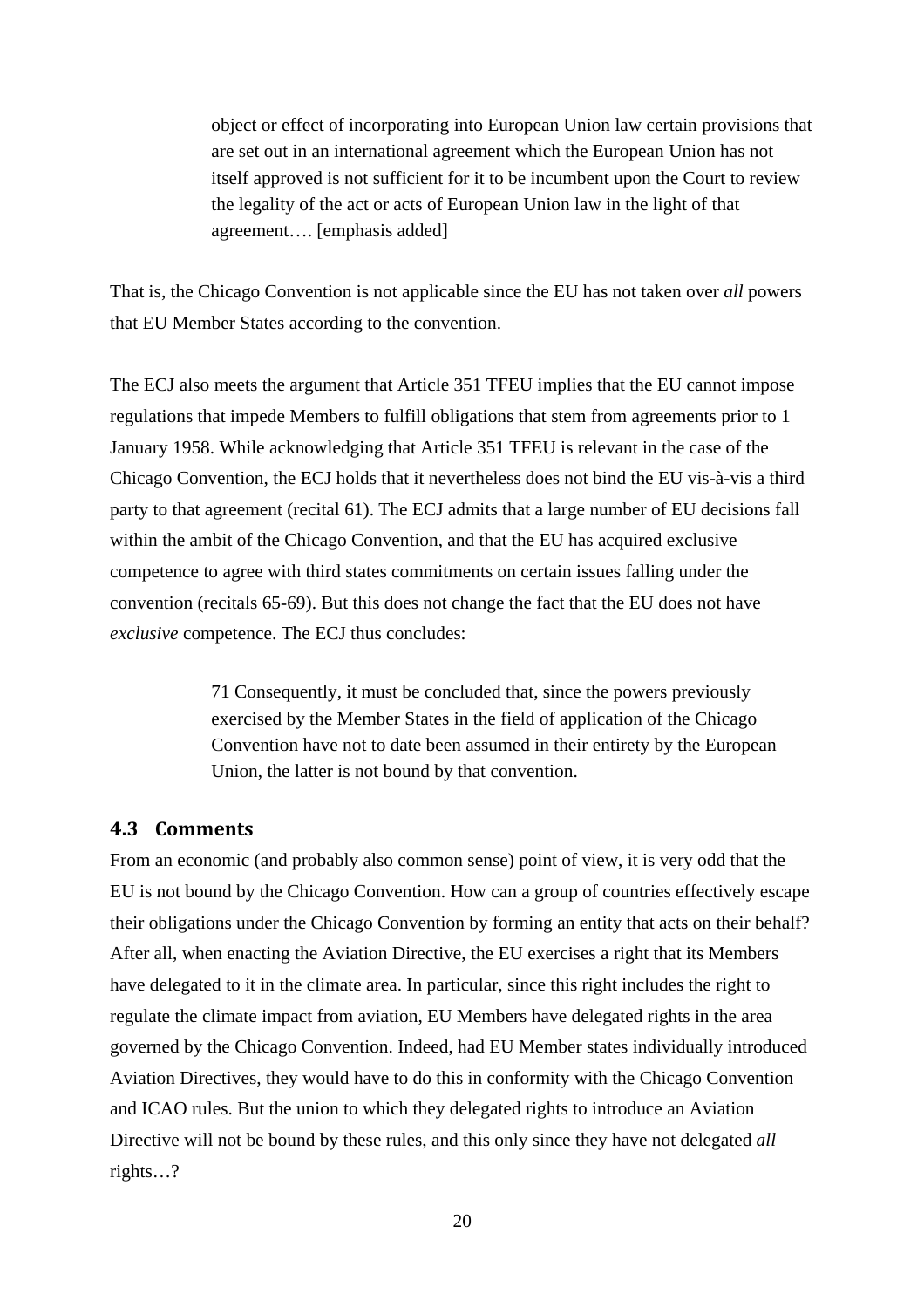The implication of the finding seems to be that EU Members could systematically escape all international obligations they have entered into before becoming members, simply by delegating to the EU the right to make decisions in these areas, and then requesting the EU to make these decisions. All that is required is that EU Members do no delegate all the rights.

What seems to be missing is a discussion of the *nature* of the rights that have been delegated and that have been retained. For instance, suppose the EU has taken over responsibilities for all matters in the area governed by the Chicago Convention except for the choice of wine at the ICAO meetings, where EU Member States have retained all decision rights. According to the ECJ reasoning, this would seem to suffice for the EU not to be bound by the convention. At the same time, all power *of relevance to the issue at stake* in this case has de facto been transferred to the EU, and it would be pure formalism not to recognize this. Put differently, it would have seemed natural if the determination by the ECJ on the relationship between the EU and the Chicago Convention was done in light of the *particular* powers within the area of the Chicago Convention that EU Members have retained, and set in relation to *the issues at stake* in the case. But such a functional evaluation is not performed, instead the ECJ leans against what appears as a highly legalistic reasoning.

The unreasonableness of the argument is further illustrated by the examples of powers that Members States have retained, that the ECJ points to:

> 70 As the French and Swedish Governments have pointed out, the Member States have retained powers falling within the field of the Chicago Convention, such as those relating to the award of traffic rights, to the setting of airport charges and to the determination of prohibited areas in their territory which may not be flown over.

From an economic perspective, it is difficult to see why the fact that Member States have retained the right to award traffic rights, to set airport charges, and to prohibit flying in certain areas, should be relevant to the question of whether the EU is bound by Member States' obligations under the Chicago Convention in the area of emissions regulation in non-EU airspace. The fact that the EU has not obtained the powers in the areas pointed to by the ECJ, has not in any way prevented the EU from imposing a regulation that is binding upon EU Member States.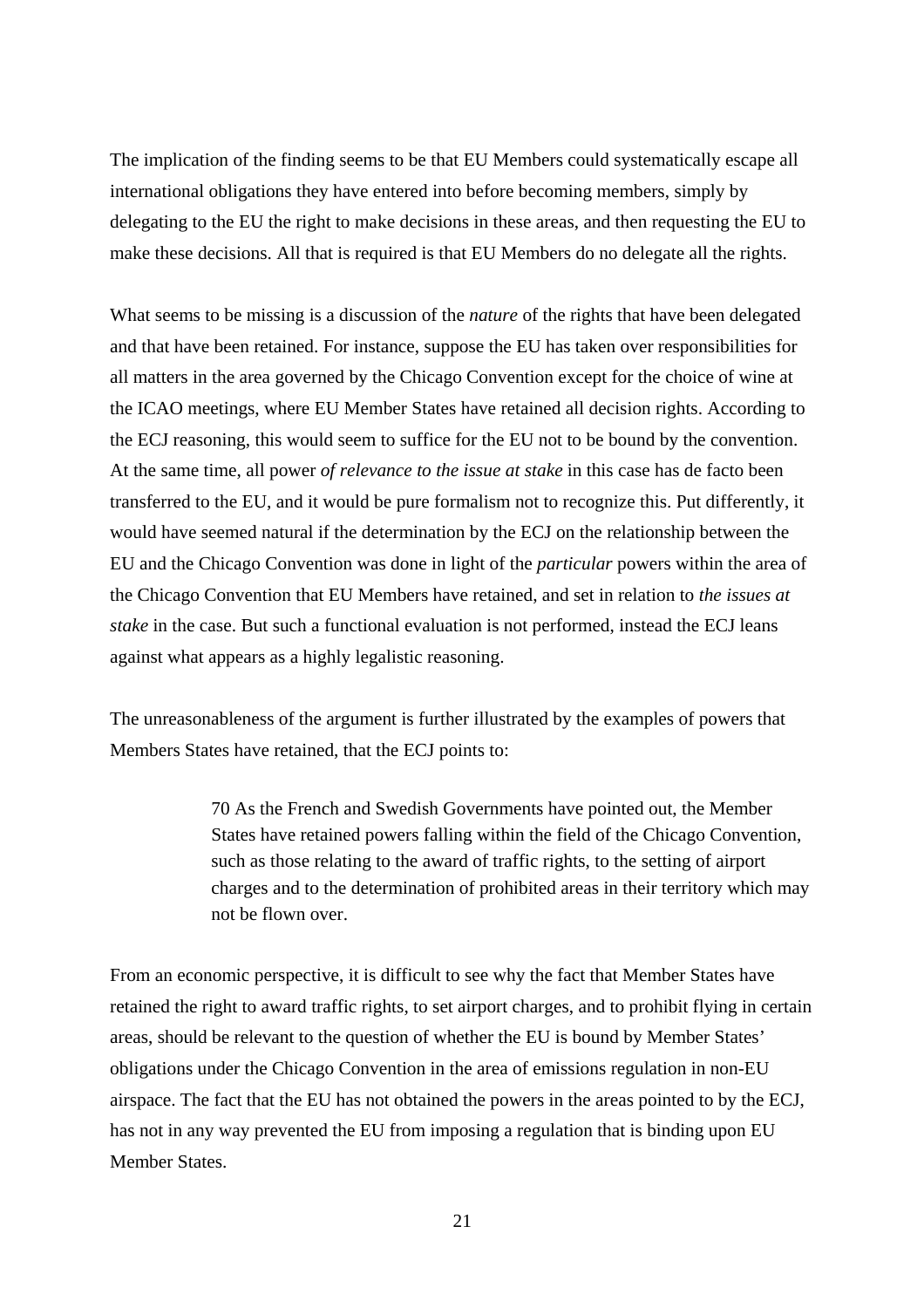Let us make a couple of further comments. First, from an economic point of view it seems odd that the question of whether the EU is effectively bound by the obligations of EU Member States as signatories of the Chicago Convention, is evaluated in light of *EU* law. After all, the EU is free to adopt whatever law it seems appropriate. But perhaps the ECJ is here bound by the argumentation by the plaintiffs (the *non ultra petita* principle).

Second, the ECJ does not say anything explicitly about how any problem in the relationship between EU Member States and the Chicago Convention should be resolved. The Advocate General is clearer in this regard:

> 58. … No obligation on EU institutions to adjust EU law in line with existing treaties concluded by the Member States can be inferred from Article 351 TFEU. Conversely, the Member States are obliged under the second paragraph of Article 351 TFEU to take all appropriate steps to eliminate any incompatibilities between their existing treaties and the European Union's founding Treaties (TEU and TFEU). *Member States must, if necessary, adjust or denounce their existing treaties* with third countries. [emphasis added]

That is, if the decision by the EU is not compatible with the Chicago Convention, EU Members may even have to withdraw from the convention. But if so, would it not have been more appropriate that EU Members first withdrew from the Chicago Convention, and that the EU only then implemented measures that violate the convention? More importantly, it appears as if the Advocate General takes very lightly the practical ramifications of the EU leaving the Chicago Convention, perhaps because the Advocate General believes that this is very unlikely to happen in practice. Should it happen though, the consequences for international collaboration in aviation could be very significant. It would have been desirable that these consequences were reflected upon in the Advocate General's opinion and in the ECJ decision.

To conclude, it seems strange, if not disturbing, that the EU sees itself as completely unconstrained by the commitments that all 27 Member States have individually accepted as parties to an international convention, simply since these states have transferred to the EU some, but not all, powers that fall under this convention. After all, the European Union is a *union* of states*,* it is not an entity created out of nothing. Furthermore, since it is inconceivable that all EU Members withdraw from the Chicago Convention, the ECJ determination has in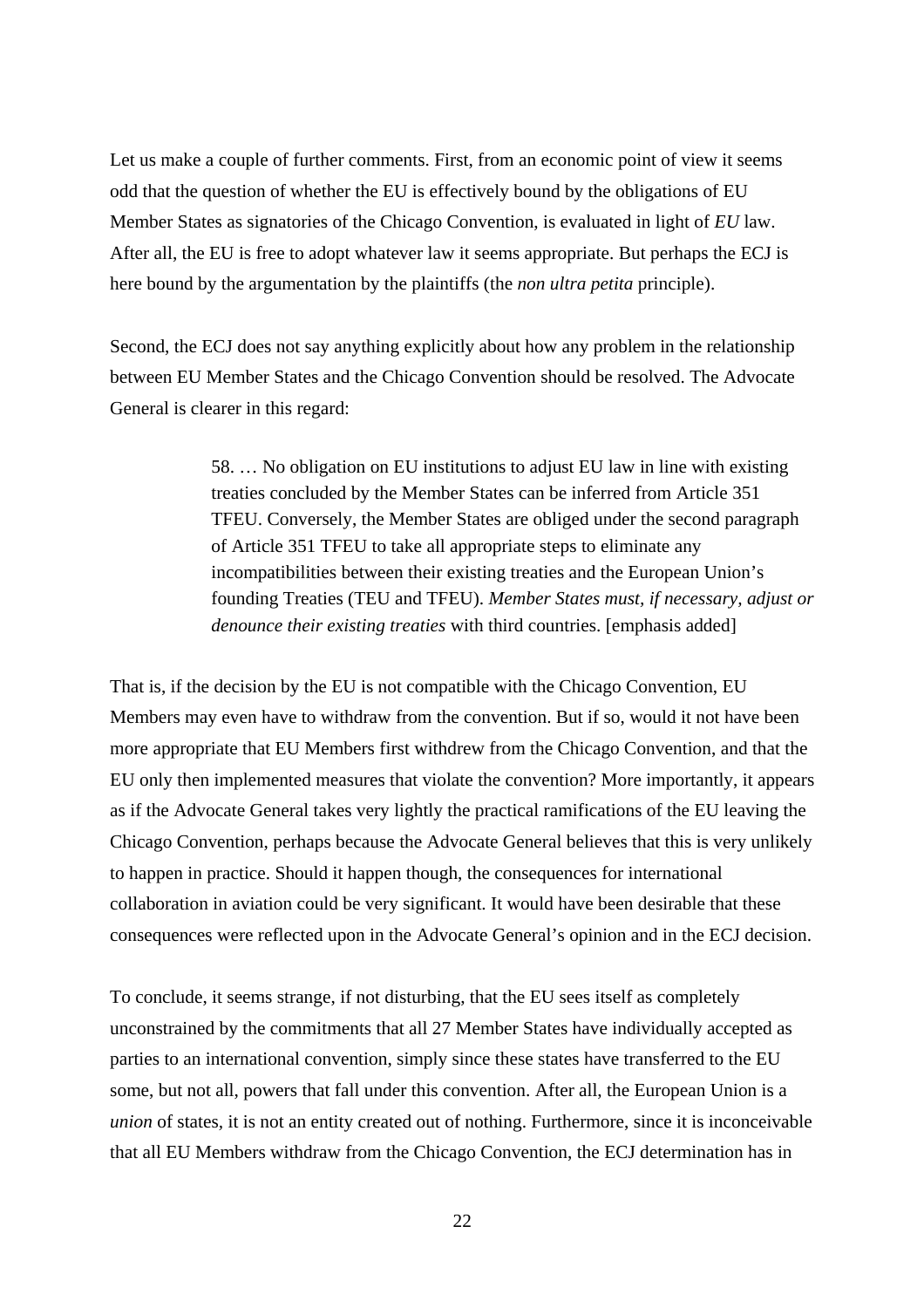practice allowed EU Members to escape their obligations under this convention. It is no wonder if other countries find the EU as rather arrogant and aggressive in this regard.

Finally, the discussion thus far concerns the ECJ argumentation for why the Chicago Convention is not applicable. The ECJ does not directly address the implication the convention would have had, had it been binding upon the EU. But several provisions of the convention are very similar to provisions in other laws and agreements that are evaluated by the court.

## **5 Is the EU bound by the Kyoto Protocol to act within the ICAO?**

The EU and EU Member States are signatories of the Kyoto Protocol, through which they have committed to reduce greenhouse gas emissions. These commitments are made at a national rather than industry level. The EU has also made a unilateral commitment that goes further than the commitments in the Kyoto Protocol. According to preamble of the Aviation Directive, "[t]he limitation of greenhouse gas emissions from aviation is an essential contribution in line with this commitment".

The central provision of the Kyoto Protocol in this case is Article 2.2:

The Parties included in Annex I shall pursue limitation or reduction of emissions of greenhouse gases not controlled by the Montreal Protocol from aviation and marine bunker fuels, working through the International Civil Aviation Organization and the International Maritime Organization, respectively.

According to the complainants, this provision stipulates that unilateral extraterritorial climate policies must be avoided. In the view of the complainants, this interpretation is confirmed by the drafting history of Article 2(2) of the Kyoto Protocol – in particular the use of the word "shall" and the moving of this provision from a list of optional measures to a stand-alone provision.10

## **5.1 The opinion of the Advocate General**

<u>.</u>

With regard to the *nature and broad logic* of the Kyoto Protocol, the Advocate General notes that the protocol seeks to prevent climate change, that its preamble states that this is a matter

 $10$  It was also claimed by the plaintiffs that Articles 15(3) and 3(4) of Open Skies Agreement imposed a similar constraint on the EU to work through the Chicago Convention and the ICAO. I will not discuss it here, however.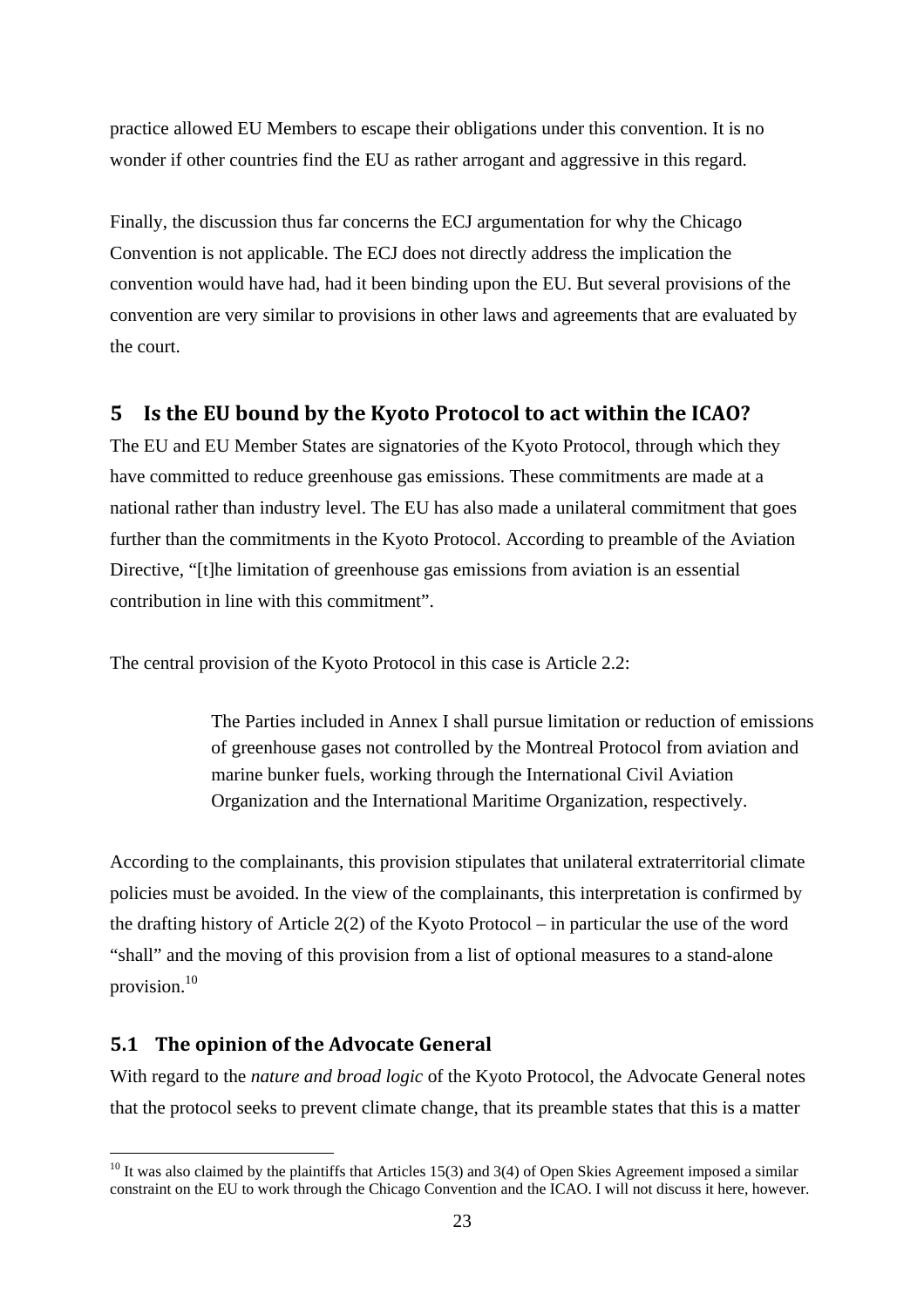of common concern to humankind, calling for the widest possible cooperation among countries, while respecting the principle of state sovereignty (recitals 78-79). Consequently:

> 80. This objective alone and the overall context of the Kyoto Protocol indicate that this is a legal instrument governing only relations between States and their respective obligations in the context of worldwide endeavours to combat climate change. [footnote omitted]

Other features of the Kyoto Protocol speak to the same conclusion; for instance, the Kyoto Protocol lists a *non-exhaustive* catalogue of measures that specified Parties (essentially the developed countries) are to implement.

> 82…It is also likely that some of the measures taken will be onerous for individuals. However, effects such as these are only *indirect*. Neither the Framework Convention nor the Kyoto Protocol contains specific provisions that could directly affect the legal status of an individual… [emphasis added]

83. All this militates against the assumption that individuals can rely on the Kyoto Protocol before the courts, especially if they come from States that have not ratified this protocol. [footnote omitted]

The "nature and broad logic" of the Kyoto Protocol is hence such that it cannot be relied upon by the complainants. Nor is it sufficiently precise:

> 84. Furthermore, … commitments agreed in the Kyoto Protocol, although quantified, … are not *sufficiently precise* to be capable of having a direct beneficial or adverse effect on individuals.

The Advocate General thus concludes that the Kyoto Protocol cannot be relied upon by the complainants to challenge the Aviation Directive.

Nevertheless, the Advocate General undertakes an extensive analysis of the compatibility of the Aviation Directive with the protocol, concluding that there is no violation. The gist of the argument is the following: First, a textual analysis of Article 2(2) suggests that the intention was not that the ICAO should have an exclusive role, since it does not employ terms such as "exclusively" or "only". Second, the Kyoto Protocol is "firmly embedded" in the context of the UN Framework Convention on Climate Change, which permits national measures to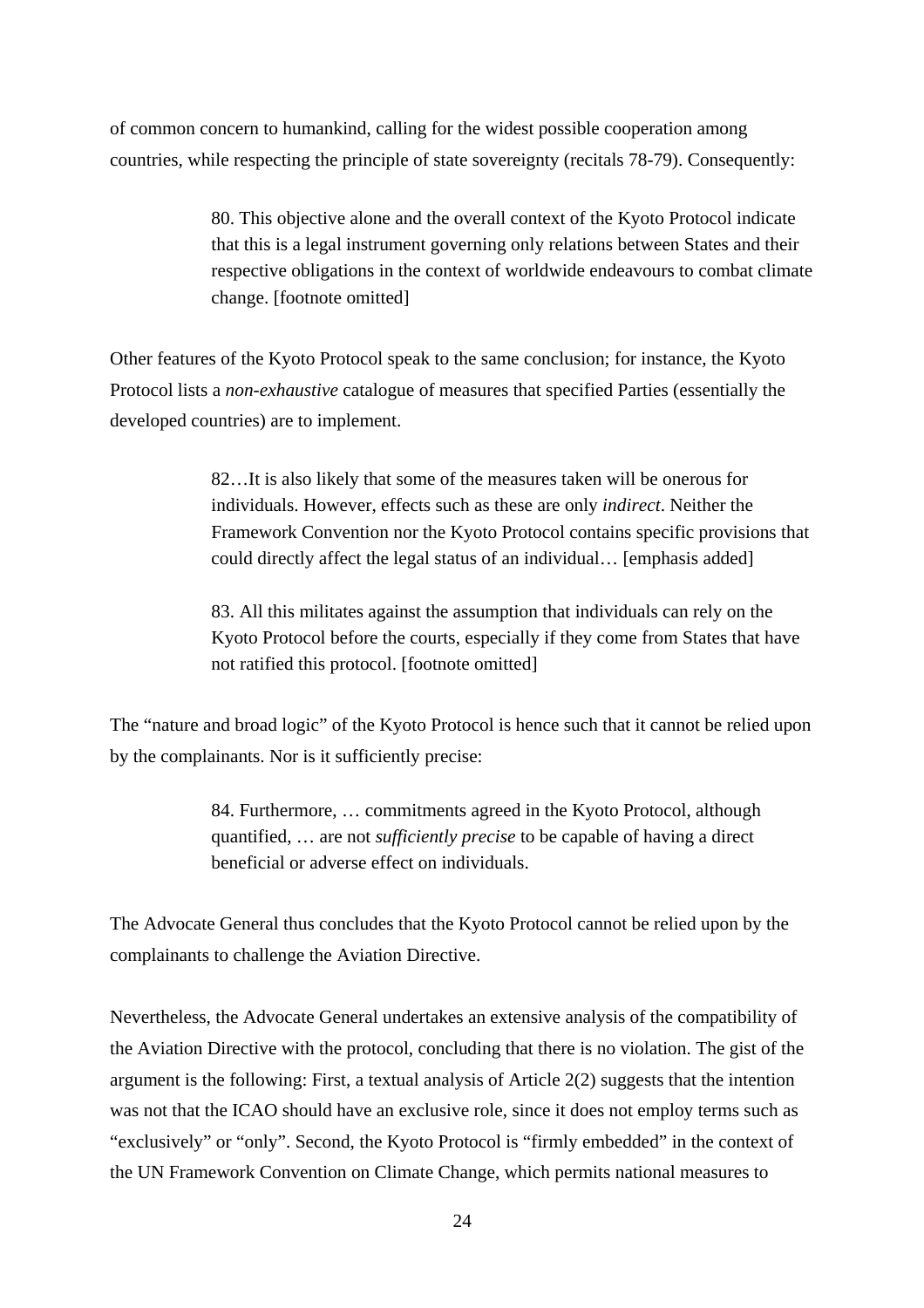reduce greenhouse gases. It would be contrary to the objectives of the Framework Convention, and the Kyoto Protocol in particular, to requests that measures are solely taken at a multilateral level. Third, there is an incomplete overlap of the membership of the ICAO and the parties to the Kyoto Protocol. Finally, the EU has waited long enough to see some action in the ICAO:

> 184. … If no agreement is reached within the framework of the ICAO within a reasonable period, the Parties to the Kyoto Protocol must be at liberty to take the measures necessary to achieve the Kyoto objectives at national or regional level…

> 186. In the present case it is common ground that the Member States of the European Union have, for many years, participated in multilateral negotiations under the auspices of the ICAO on measures to limit and reduce greenhouse gases from aviation. [footnote omitted] The EU institutions could not reasonably be required to give the ICAO bodies unlimited time in which to develop a multilateral solution. …

187. In those circumstances the fact that the EU legislature decided in 2008 to incorporate aviation activities in the EU emissions trading scheme from 2012 onwards cannot be considered in any way premature …

For these reasons, the Aviation Directive does not contravene Article 2(2) of the Kyoto Protocol.

#### **5.2 The ECJ judgment**

The ECJ starts by observing that the EU is a signatory of the Kyoto Protocol. But the ECJ then finds that the content of the protocol is not sufficiently unconditional and precise to bind the EU with regard to the issues at stake here. The ECJ analysis runs as follows:

> 74 …it must be determined whether … its provisions, in particular Article 2(2), appear, as regards their content, to be *unconditional and sufficiently precise* so as to confer on persons subject to European Union law the right to rely thereon in legal proceedings in order to contest the legality of an act of European Union law such as that directive. [emphasis added]

75 …The protocol allows certain parties thereto, which are undergoing the process of *transition to a market economy*, a certain degree of flexibility in the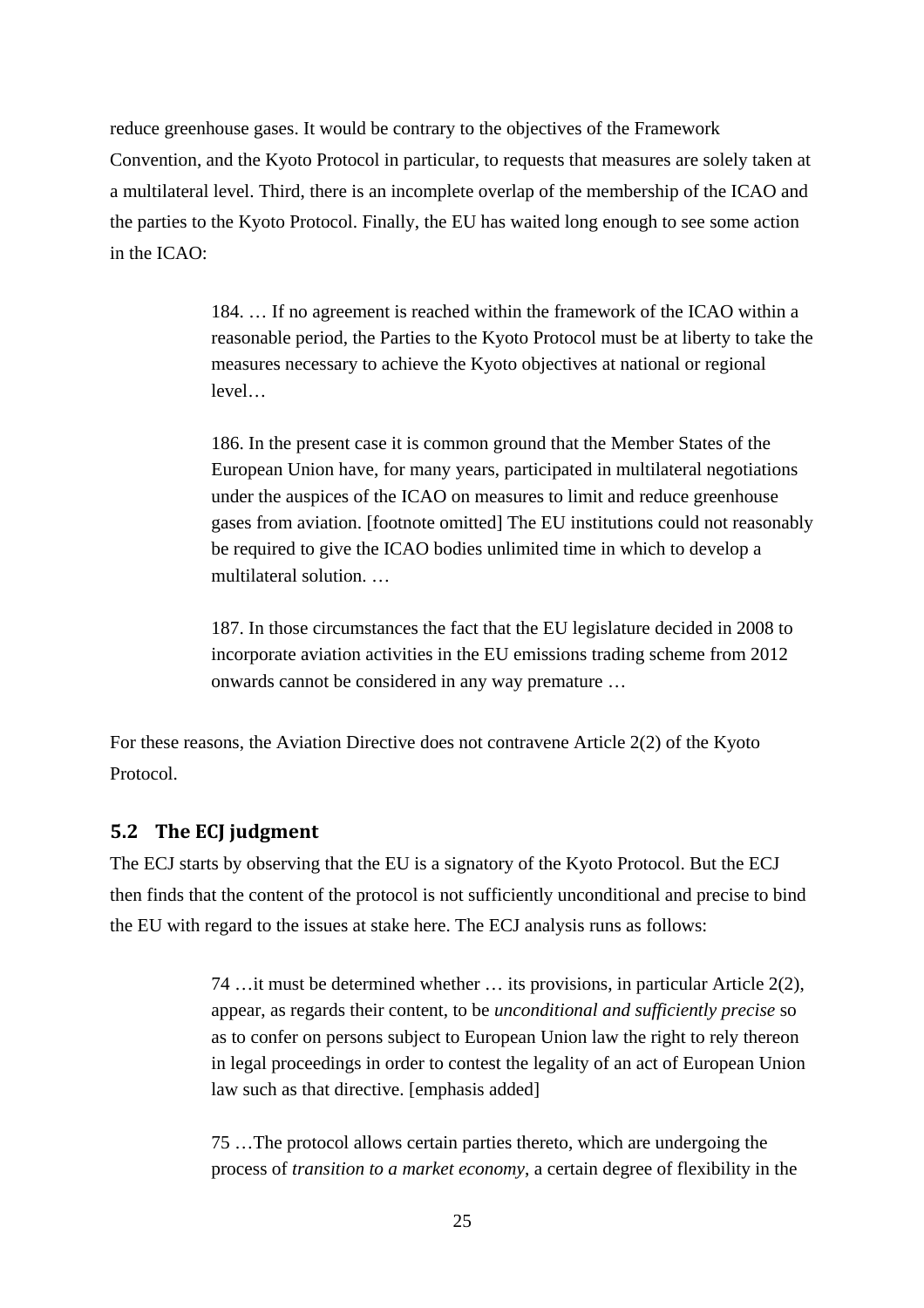implementation of their commitments. Furthermore, first, the protocol allows certain parties to meet their reduction commitments *collectively*. Second, the Conference of the Parties, established by the Framework Convention, is responsible for approving appropriate and effective procedures and mechanisms *to determine and to address cases of non-compliance* with the provisions of the protocol. [emphasis added]

76 …the parties to the protocol may comply with their obligations in the manner and at the speed upon which they agree.

77 In particular, Article 2(2) of the Kyoto Protocol … cannot in any event be considered to be unconditional and sufficiently precise so as to confer on individuals the right to rely on it in legal proceedings in order to contest the validity of Directive 2008/101.

The ECJ hence argues that the Kyoto Protocol allows countries to comply with their obligations in the manner and at the speed upon which they agree. As evidence, the ECJ points to the fact that:

- (i) the protocol allows for certain flexibility for transition countries;
- (ii) it is allowed to meet commitments collectively, and
- (iii) cases of alleged non-compliance should be dealt with through the Conference of the Parties.

The ECJ also states that Article 2(2) does not specify specific measures to be taken. Consequently, the Kyoto Protocol is not unconditional and sufficiently precise for the complainants to have the right to challenge the EU under the Kyoto Protocol.

#### **5.3 Comments**

The outcome of the ECJ decision concerning the role of the Kyoto Protocol seems reasonable: as argued by the Advocate General, it is hard to see why parties to the Kyoto Protocol would have agreed on restricting their freedom to take unilateral measures in aviation. After all, the main role of the protocol is to impose a *lower* bound on what countries must do in terms of climate policy.

But there are still some aspects that are puzzling. First, it is clear that the Kyoto Protocol unambiguously stipulates what the outcome of the EU emissions reductions should be, while at the same time leaving it to the parties to decide how to achieve this target. This suggests that it should be hard for the complainants to establish that the Aviation Directive violates the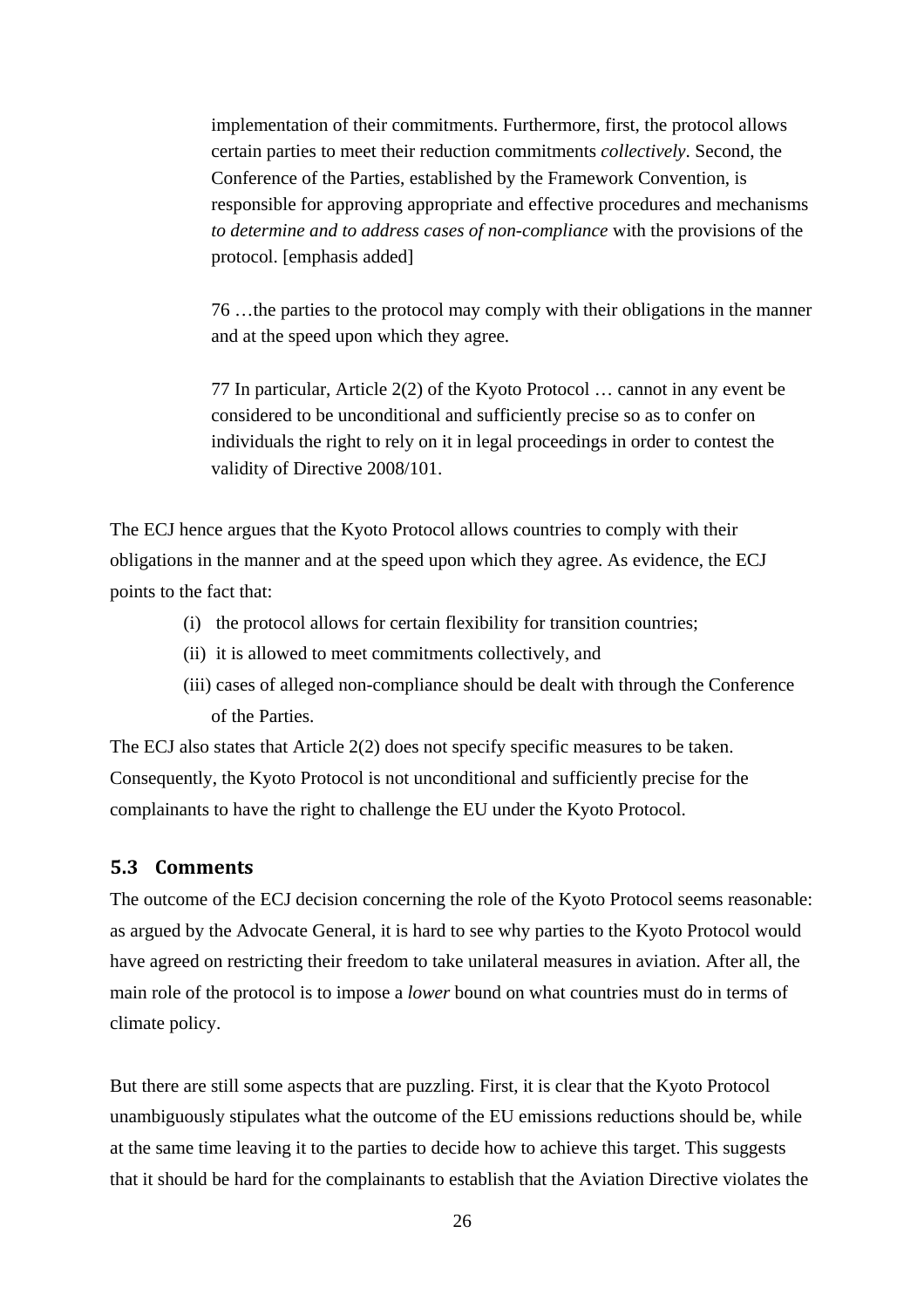protocol. But why should this vagueness deny them of the right to even try? That is, rather than affecting its applicability, should not the vagueness of the protocol have implications for the burden of proof with regard to compatibility of the measure with the protocol? After all, most provisions in international agreements are vague, but are still considered as binding on the parties to these agreements. For instance, the Most-Favored Nation and National Treatment provisions in the GATT use the term "like products". This concept is sufficiently vague to have provoked a large volume of case law and scholarly discussion, and the precise meaning is still unclear. At the same time, few would argue that these provisions are not binding because of this lack of precision.

Second, with regard to applicability, the ECJ refers to the above-listed features (i)-(iii) of the Kyoto Protocol. But it is hard to see why these particular instances of vagueness should matter to whether the EU is bound vis-à-vis the complainants by the protocol: the EU is not a transition country; the case does not concern a measure that denies anyone the right to act collectively; and the case does not concern ways of resolving disputes. Similar to when the ECJ dismisses the relevance of the Chicago Convention by pointing to certain irrelevant powers that have not been transferred by member States to the EU, the ECJ here relies on flexibilities in the Kyoto Protocol that are irrelevant to the issue at hand.

Finally, it can be noted that there are some interesting questions concerning how the Aviation Directive will help the EU fulfill its Kyoto Protocol obligations, although this probably falls outside this scope of this case: For instance, how much of the reduction of emissions that results from the Aviation Directive will the EU claim as part of its contributions toward complying with the Kyoto Protocol? Will the EU claim only reductions that have been made in EU airspace? Or will the EU include, say, any reductions by EU carriers in non-EU airspace? Or will the EU even include all reductions regardless of where they occur and who makes them? If so, would this not effectively be to recognize the extraterritorial reach of this policy?

## **6 Does the measure constitute a charge in violation of the Open Skies Agreement?**

The EU-US "Open Skies Agreement" of 2007 became effective 2008, and was amended in 2010. Several provisions of the agreement are referenced in the case. We will focus on the claim under Article 11, *Customs duties and charges*, which states: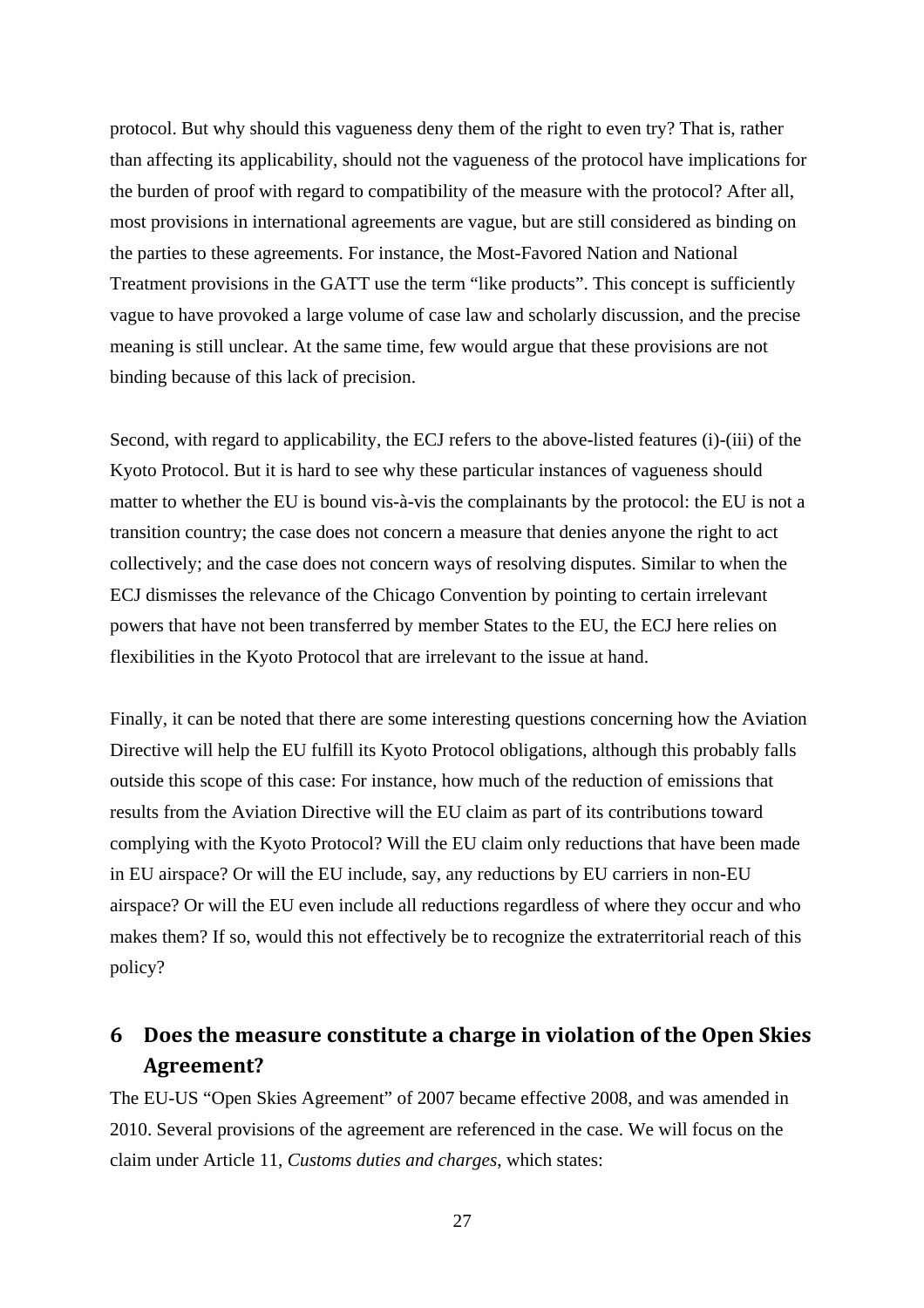1. On arriving in the territory of one Party, aircraft operated in international air transportation by the airlines of the other Party … shall be exempt, on the basis of reciprocity, from all import restrictions, property taxes and capital levies, customs duties, excise taxes, and similar fees and charges that are (a) imposed by the national authorities or the European Community, and (b) *not based on the cost of services provided*, provided that such equipment and supplies *remain on board the aircraft*. (emphasis added)

2. There shall also be exempt, on the basis of reciprocity, from the taxes, levies, duties, fees and charges referred to in paragraph 1 of this Article, with the exception of charges based on the cost of the service provided:

….

(c) fuel …introduced into or supplied in the territory of a Party for use in an aircraft of an airline of the other Party engaged in international air transportation, even when these supplies are to be used on a part of the journey performed over the territory f the Party in which they are taken on board;

This Open Skies Agreement provision reflects Article 24 of the Chicago Convention:

Fuel, lubricating oils, spare parts, regular equipment and aircraft stores on board an aircraft of a contracting State, on arrival in the territory of another contracting State and retained on board on leaving the territory of that State shall be exempt from customs duty, inspection fees or similar national or local duties and charges.

The complainants maintained that the Aviation Directive effectively imposes a charge on airline operators since these have to purchase emission allowances for aviation activities beyond what is covered by the free allocation of allowances, in violation of the above-cited provisions. We will here focus on the treatment of the claim under the Open Skies Agreement.

#### **6.1 The opinion of the Advocate General**

The Advocate General first examines the nature and broad logic of the Open Skies Agreement. In the view of the Advocate General, since the agreement specifically refers to the rights and obligations of individuals, and in particular addresses airlines and other service providers, individuals may use it in legal proceedings as a benchmark against which the validity of EU acts is reviewed. However, Article 11 is not sufficiently unconditional, as it grants exemption only on the basis of reciprocity: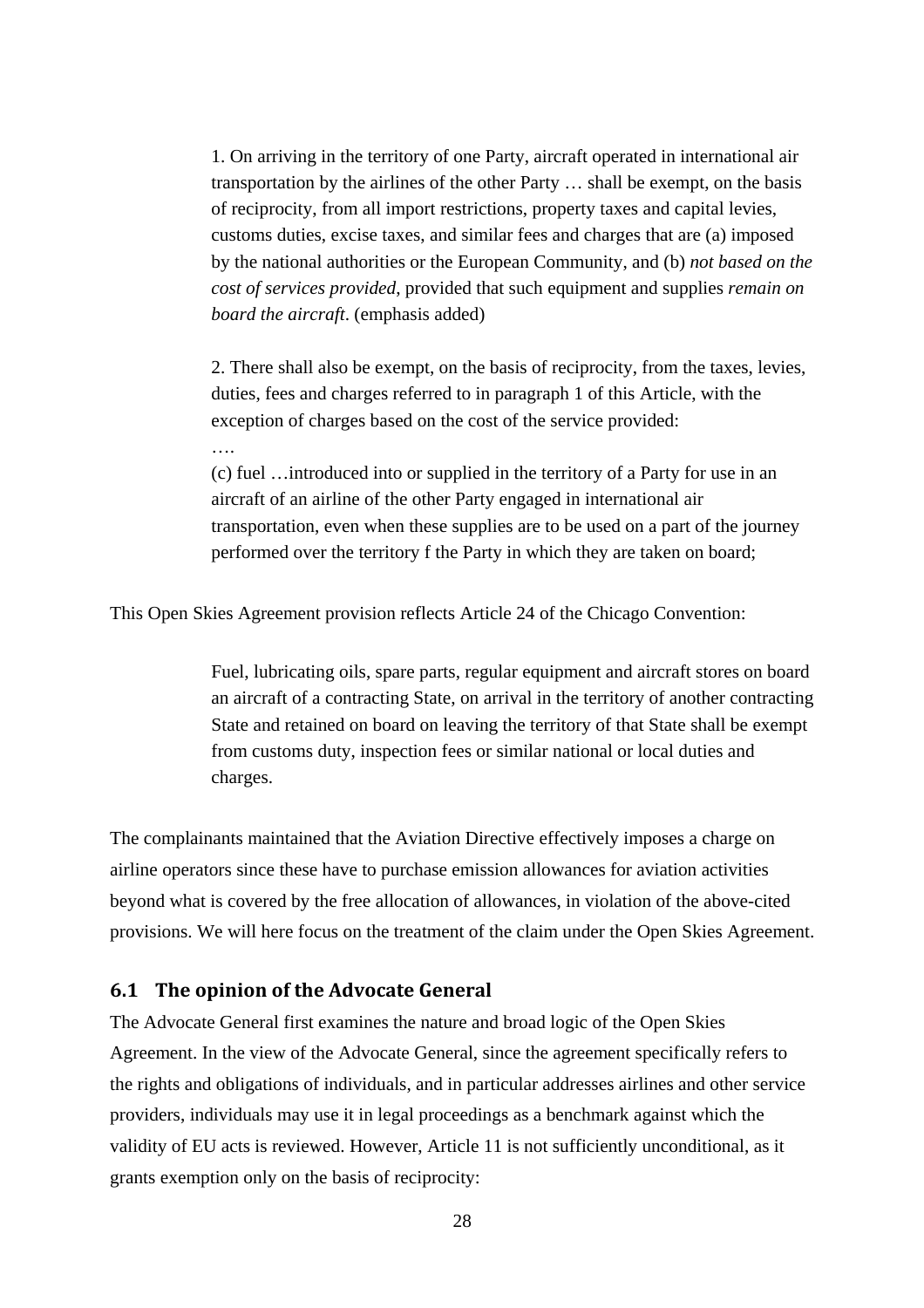104. … A US airline can claim the exemption provided for in the Open Skies Agreement vis-à-vis European authorities only if and to the extent to which the authorities in its own State of registration at the same time grant corresponding exemptions to European airlines. In view of this condition the requirements for direct application of Article 11(2)(c) of the Open Skies Agreement are not fulfilled.

Following the adopted procedure, the Advocate General anyway examines the compatibility of the Aviation Directive with Article 11(2)(c) of the Open Skies Agreement (and of the corresponding Article 24(a) of the Chicago Convention).

The argument runs as follows:

228. The aims and substance of Article 11(2)(c) of the Open Skies Agreement and Article 24(a) of the Chicago Convention differ from those of the EU emissions trading scheme in other respects also.

229. …Accordingly, the emission allowances that have to be surrendered in respect of flights that take off from or land at aerodromes within the European Union are levied in respect of the emission of greenhouse gases, not merely fuel consumption.

230. … Article 11 of the Open Skies Agreement and Article 24(a) of the Chicago Convention relate to the quantity of fuel on board an aircraft or supplied to such aircraft, that is its *fuel stocks*. The EU emissions trading scheme, on the other hand, is based on the *quantity of fuel actually used* by the aircraft during a specific flight. … Emission allowances do not have to be surrendered because an aircraft has or takes fuel on board but because it produces greenhouse gas emissions by burning that fuel during a flight.

…

233. Secondly, in the *Braathens* case there was a direct and inseverable link between fuel consumption and the polluting substances emitted by aircraft by reason of which the Swedish environmental tax was levied. [footnote omitted] Under the EU emissions trading scheme, however, there is no such direct and inseverable link. Fuel consumption per se does not permit any direct inferences to be drawn as to the greenhouse gases emitted in the course of a particular flight; instead, an emissions factor must additionally be taken into account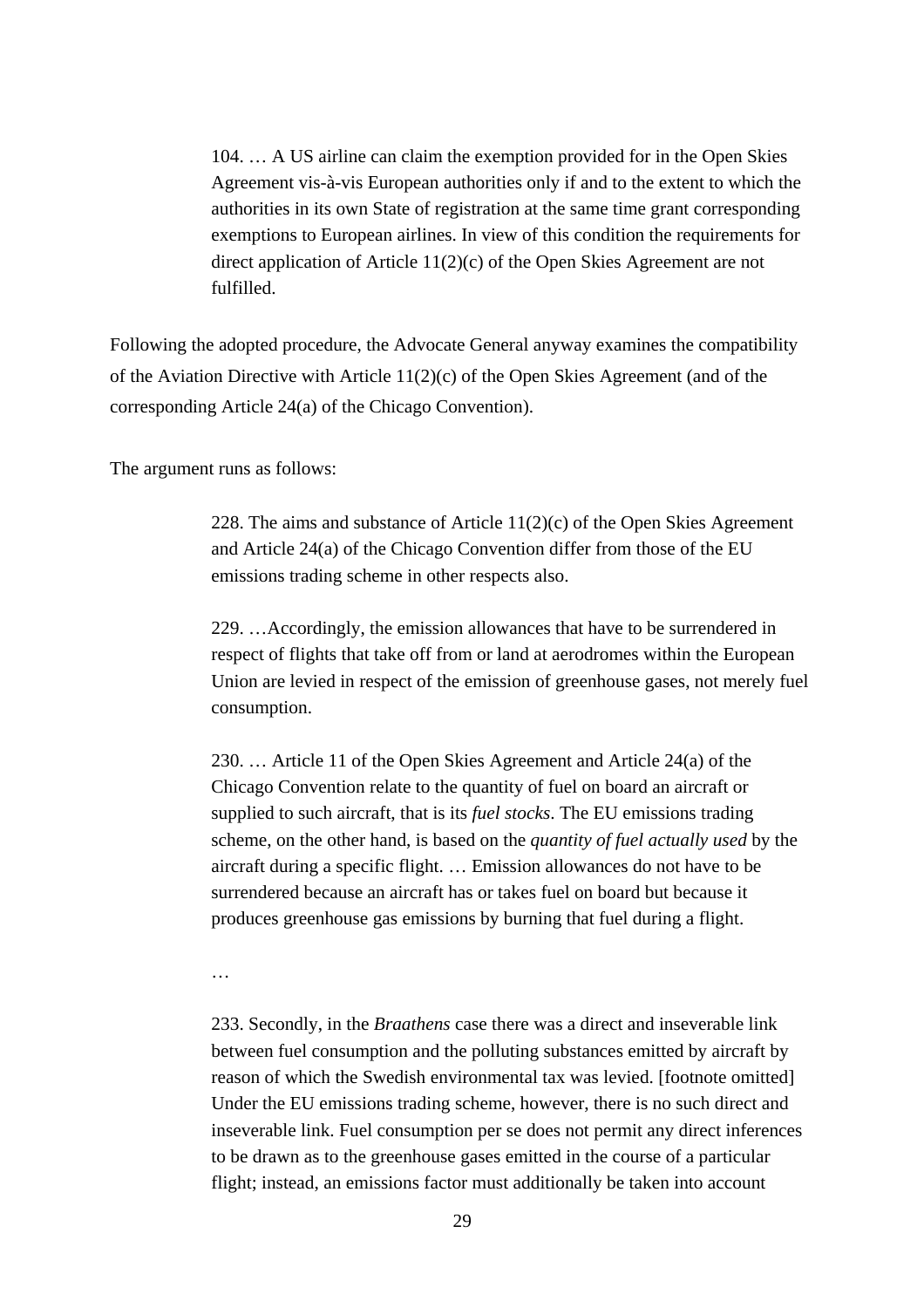according to the fuel used. In the case of fuel which is considered by the EU legislature to be particularly environmentally friendly, this may be zero, as in the case of biomass. [footnote omitted]

On this basis the Advocate General concludes that there is no violation of Article  $11(2)(c)$  of the Open Skies Agreement (or of Article 24(a) of the Chicago Convention).

#### **6.2 The ECJ judgment**

The ECJ first determines that the "nature and broad logic" of the Open Skies Agreement does not prevent airlines from relying on the agreement in the case, and that Articles 11(1) and 2(c) are "unconditional and sufficiently precise" to this end.

With regard to the compatibility of the Aviation Directive with Article 11(1) and (2)(c), the ECJ reasons that the Aviation Directive does not impose a charge on fuel in violation of the Open Skies Agreement:

> 142 …there is no direct and inseverable link between the quantity of fuel held or consumed by an aircraft and the pecuniary burden on the aircraft's operator in the context of the allowance trading scheme's operation. The actual cost for the operator … depends, inasmuch as a market-based measure is involved, not directly on the number of allowances that must be surrendered, but on the number of allowances initially allocated to the operator and their market price when the purchase of additional allowances proves necessary in order to cover the operator's emissions. Nor can it be ruled out that an aircraft operator, despite having held or consumed fuel, will bear no pecuniary burden resulting from its participation in the allowance trading scheme, or will even make a profit by assigning its surplus allowances for consideration. [emphasis added]

> 143 It follows that, unlike a duty, tax, fee or charge on fuel consumption, [The Aviation Directive] … does not in any way enable the establishment, applying a basis of assessment and a rate defined in advance, of an amount that must be payable per tonne of fuel consumed for all the flights carried out in a calendar year. [emphasis added]

…

145 In the light of all those considerations, it cannot be asserted that Directive 2008/101 involves a form of obligatory levy in favour of the public authorities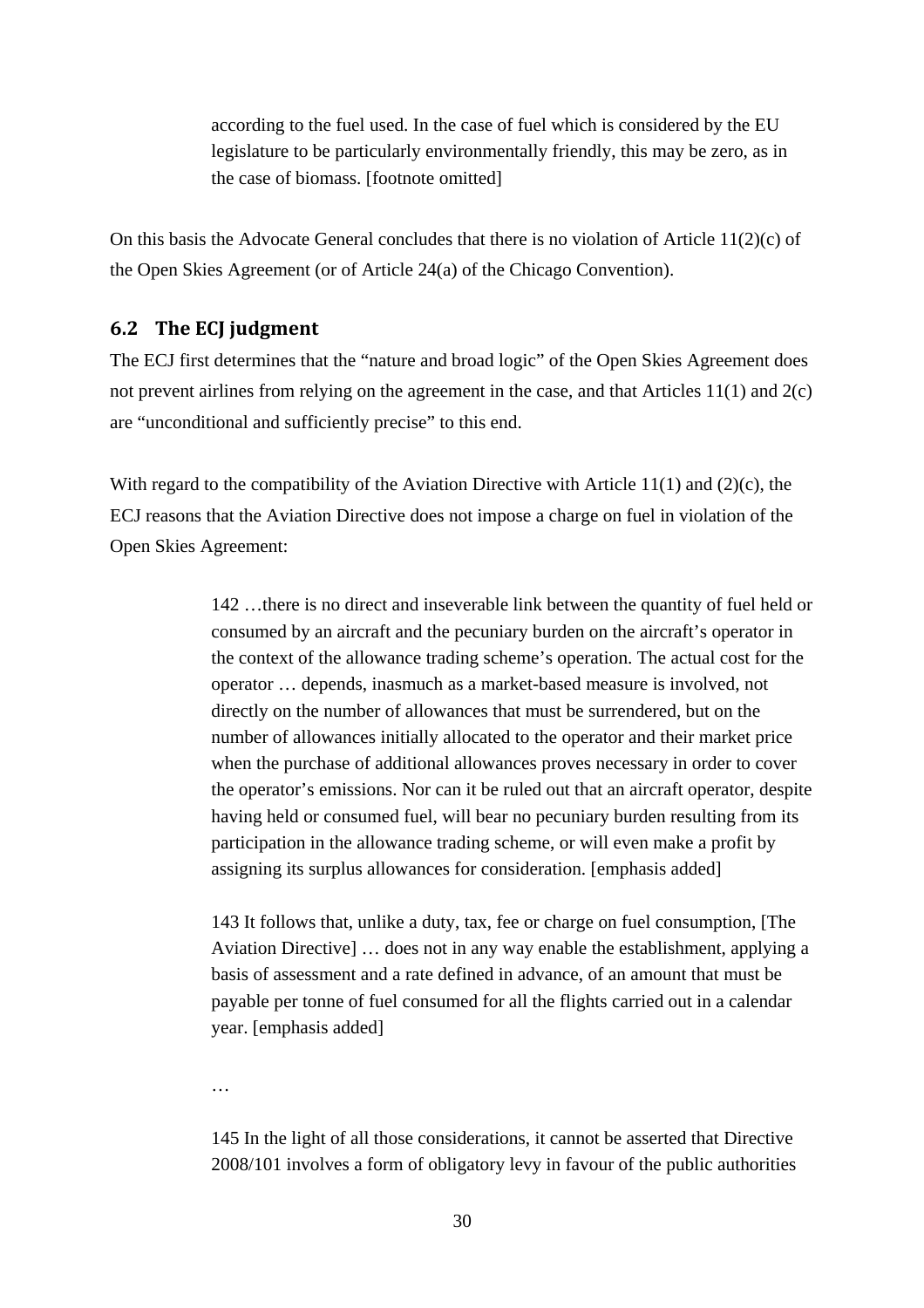that might be regarded as constituting a customs duty, tax, fee or charge on fuel held or consumed by aircraft operators. [emphasis added]

146 The fact that aircraft operators may acquire additional allowances to cover their actual emissions not only from other operators but also from the public authorities when they auction 15% of the total quantity of allowances is not in any way capable of casting doubt on that finding.

147 …[The Aviation Directive]…does not in any way infringe the obligation…laid down in Article 11(1) and (2)(c) of the Open Skies Agreement, given that the allowance trading scheme, by reason of its particular features, constitutes a *market-based measure* and not a duty, tax, fee or charge on the fuel load. [emphasis added]

#### **6.3 Comments**

The Aviation Directive imposes an obligatory requirement on airlines to deliver emissions allowances to the relevant authorities, and the required number of allowances is proportional to the amount of fuel consumed (although it is also affected by other factors). Hence, unless the ETS is completely ineffective as it comes to aviation, the Aviation Directive imposes a cost on airlines that is proportional to the amount of fuel consumed. Nevertheless the ECJ and the Advocate General argue that the scheme is not a duty, tax, fee or charge on fuel. The core of the ECJ's argument is the notion that there is no "direct and inseverable link" between fuel consumption and emissions. The ECJ points to two reasons to for the lack of such a link. First, airlines do not have to buy allowances corresponding to the *full* amount of emissions when it is time to hand in allowances, since they have already been allocated some for free:

> 142 …The actual cost for the operator … depends, inasmuch as a market-based measure is involved, not directly on the number of allowances that must be surrendered, but on the number of allowances *initially* allocated to the operator and their market price when the purchase of *additional* allowances proves necessary in order to cover the operator's emissions.... [emphasis added]

Second, the price of the allowances that are to be bought is *not known* at the time of undertaking the flights, since the allowances will have to be bought in the market at a later stage. For both these reasons there is no exact association between an airline's emissions and how much it has to pay.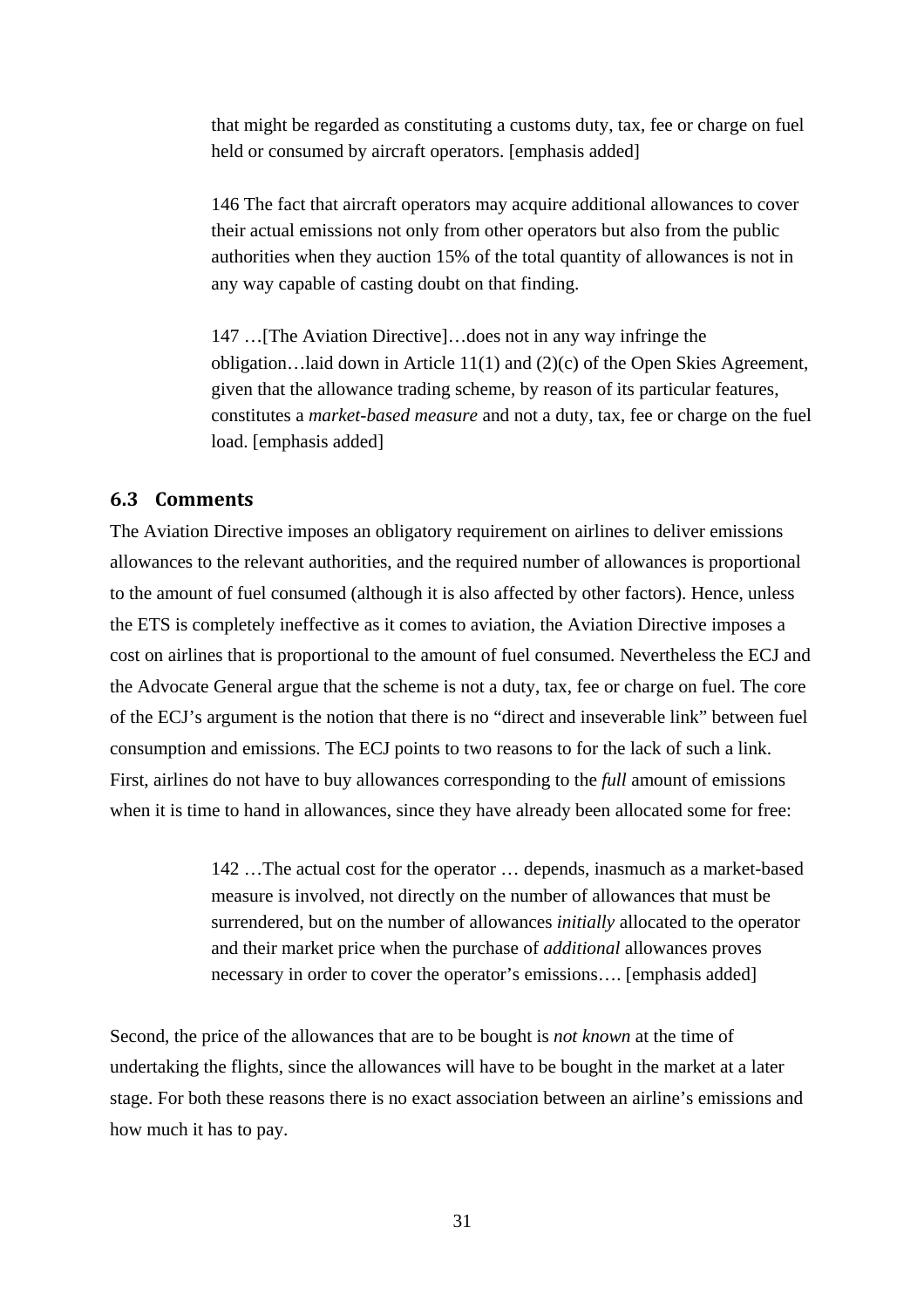These arguments are unconvincing from an economic point of view. First, the whole *point* of the Aviation Directive is to impose costs on airlines' emissions—if no costs are imposed, there will be no improvement of the climate. It is from an economic point of view a semantic issue whether these costs are called levies, duties, fees, charges, etc. The practical implication is the same regardless of what it is called.

Second, just because a charge is uncertain does not in any economically meaningful way mean that it is not a charge. It is just that the exact level of the charge is not fully determined until at a later date. For instance, suppose the EU had instead levied an explicit tax on fuel, but implemented such that the magnitude could each day be either  $\epsilon$ 80 or  $\epsilon$ 100 per ton of fuel, and with the applicable level determined by the flipping of a coin. Would this uncertainty imply that there now no "direct and inseverable link" between fuel consumption and the charge, and that this scheme is not a tax? Not from an economic point of view, at least. It is still a tax for any practical purpose, a tax that each day would be at least €80 per ton of fuel, and sometimes €100.

Hence, the ECJ arguments for why the measure is not charge etc does not make sense from an economic perspective.

Also the Advocate General refers to the lack of a "direct and inseverable link", but the argument seems somewhat different, and somewhat more appealing than the argument by the ECJ. In recital 233 the Advocate General holds that since there is no one-to-one relationship between emissions and the quantity of fuel, it cannot be maintained that a charge is imposed on the quantity of consumed fuel. Note that the argument here is (presumably) not that the contested measure is not charge, but that it is not a charge on *fuel.* For this argument to be more than a semantic claim however, there must not exist a fixed relationship between the amount of fuel that is consumed, and the charge that has to be paid, since an emissions charge would otherwise be indistinguishable from a fuel charge.

The Aviation Directive stipulates that the amount of emissions should be calculated as amount of fuel consumed times an emissions factor for the fuel. Hence, the only distinction between the amount of fuel consumed and the amount of emissions is this factor. But this conversion rate is exogenously given, and a charge on the volume of fuel that is consumed is therefore indistinguishable in terms of effects from a charge on emissions, for any given type of fuel. The fact that an airline operator can reduce the amount it has to pay by reducing the amount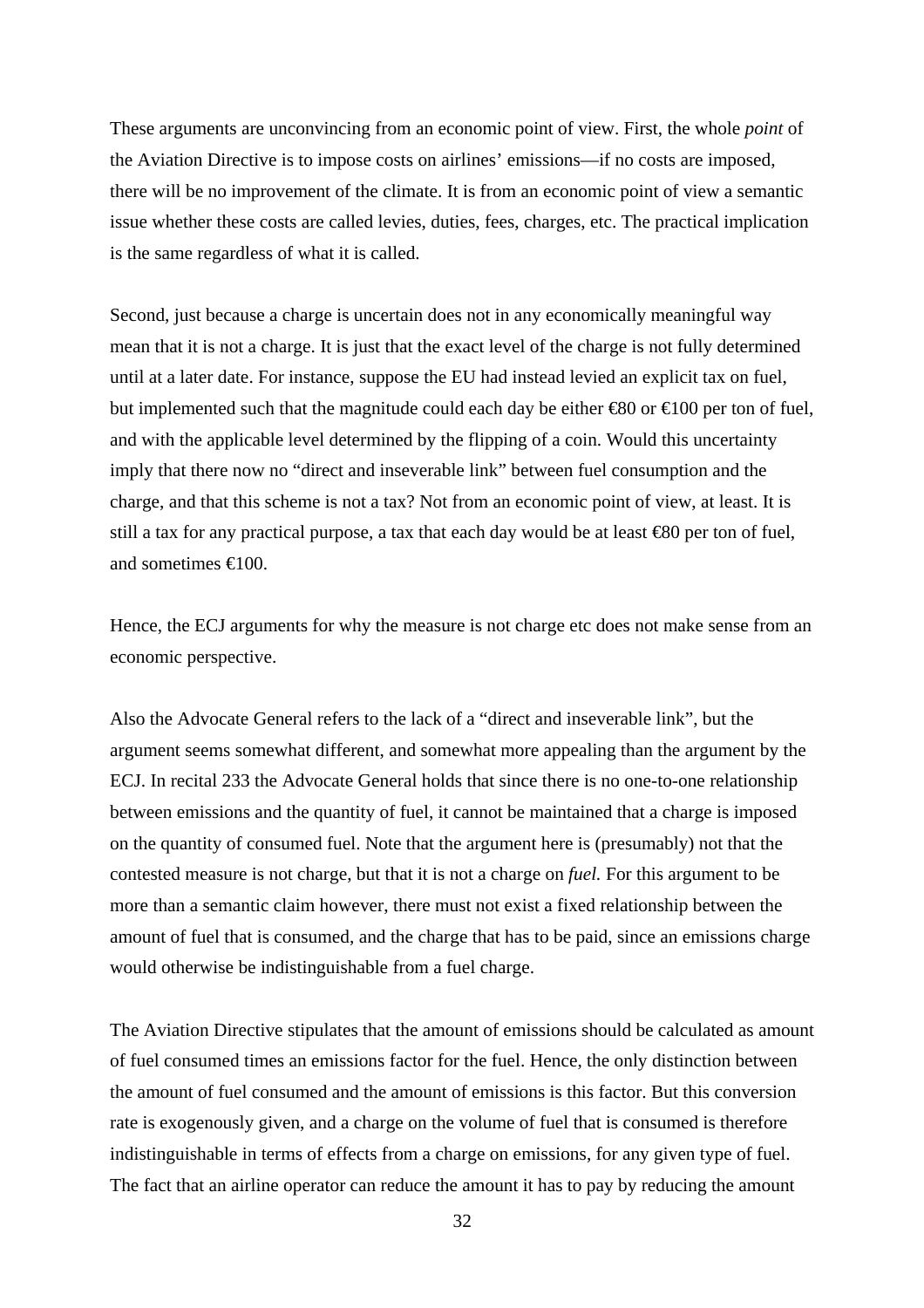of fuel consumed through more efficient engines, flying methods etc, does not change the equality of the two types of charges for any particular fuel. What *does* introduce a distinction however, is the possibility for the operator to reduce the calculated emissions by changing the *type* of fuel to one with a lower emissions factor. In particular, it would in theory be possible to completely escape the emissions charge by only using biomass fuel, since the emissions factor is set to zero for such fuel. In this sense, the contested measure is a charge on emissions rather than on fuel.

There are two important caveats to the relevance of this observation, however. First, the argument points to a theoretical possibility. It is another matter whether in practice, technically or economically, it is possible to change fuel in such a fashion. If it is not possible, then the charge could equally well be regarded as a fuel charge for practical purposes.

Second, the distinction between fuel and emission charges is only relevant if the Open Skies Agreement covers the former but not the latter. Both the ECJ and the Advocate General suggest that the ETS has environmental objectives that the Open Skies Agreement lacks. Unfortunately, there is no analysis in the case of what the parties reasonably could have intended when they agreed on the Open Skies Agreement in 2007. What can be noted however, is that there were intense discussions in the EU concerning the extension of the ETS to aviation at time of signing the agreement.

Finally, a number of other points could be raised concerning the—from an economic point of view—dubious reasoning by the ECJ. Let us just briefly point to one of these. As cited above, in recital 147 the ECJ draws a firm distinction between "market-based" measures and charges of various types. The value of this distinction is doubtful, however. The implication for an airline, and for the government, could be the same regardless of whether the government auctions an emissions allowance, or requests the operator to pay a charge equal to what the price would have been in the auction. Hence, one would want to see an argument by the ECJ for why the two regulatory methods differ fundamentally.

#### **7 Concluding remarks**

We have discussed the opinion by the Advocate General and the decision by the ECJ from an economic perspective (or at least the perspective of this economist). As argued, we find it troubling that the EU is not constrained by the Chicago Convention by virtue of the fact that

33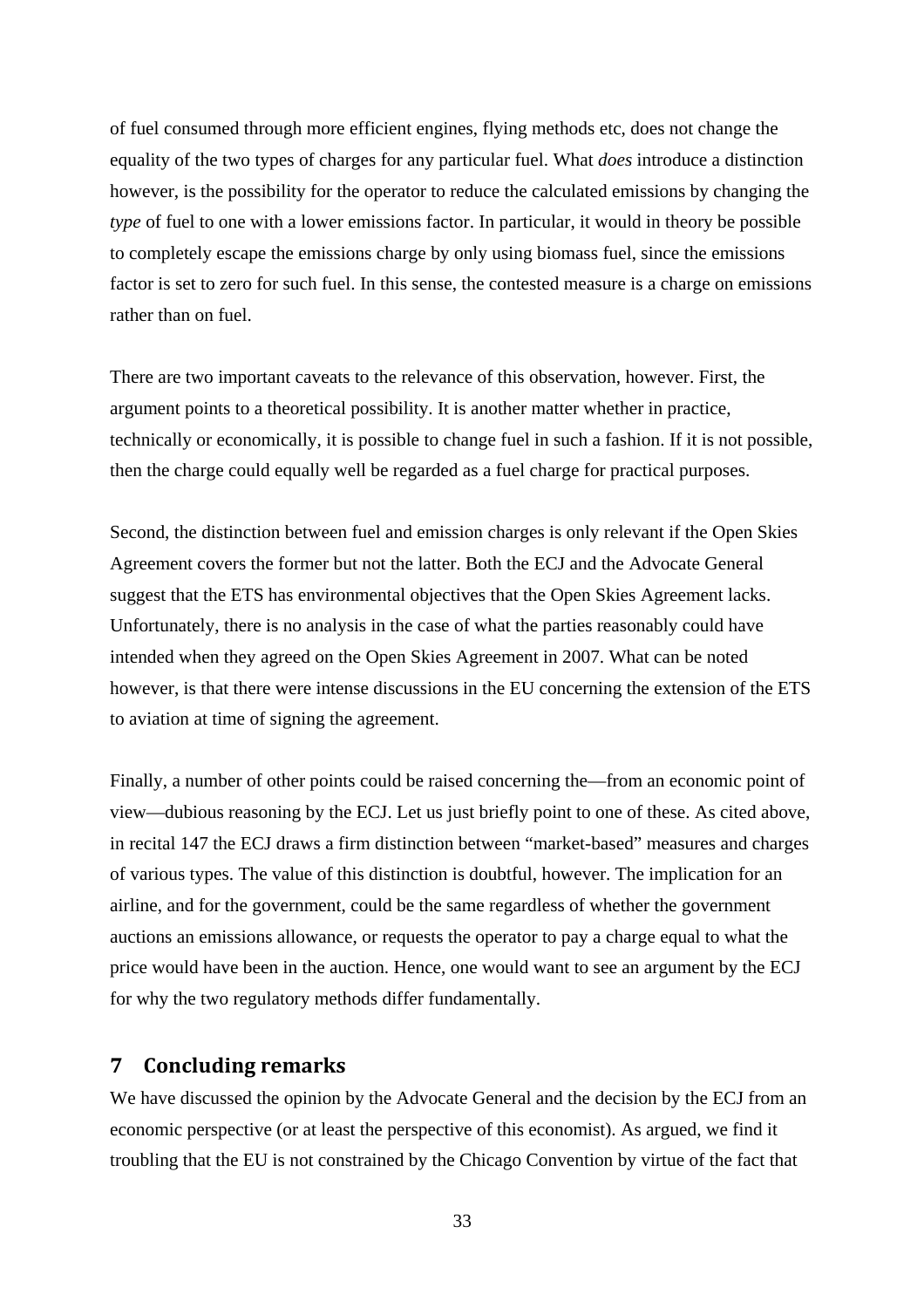EU Member States have retained some, for the issue at stake completely unimportant, decision rights in the aviation area. We are also critical of the ECJ's reasoning concerning the question of whether Aviation Directive imposes a charge in violation of the Open Skies Agreement. Furthermore, we find the reasoning concerning the Kyoto Protocol questionable, although we agree with the outcome.

Disturbing is also the ECJ's treatment of the claim that the directive violates jurisdictional principles. The adherence to such principles is not only of legal interest, but is also of fundamental economic importance. The ECJ's argument on this score—that since the planes are in EU territory when they are at an EU airport, the EU has unlimited jurisdiction—makes little sense from an economic point of view, since it does not interpret the jurisdictional issue in light of the transactions that the Aviation Directive seeks to regulate. It is clearly not a regulation of landings and take-offs, but of the whole flight to and from an EU airport. It is disturbing that the ECJ evades this fundamental feature of the directive in its decision.

As indicated above however, we do believe that an economically more appealing approach could have led to the same conclusion, as also pointed out by Horn and Sapir (2013). The EU will be seriously affected by climate change, unless emissions of carbon dioxide are drastically reduced. Such emissions harm the EU regardless of where they occur, so aviation emissions in non-EU airspace harm the EU. The EU has repeatedly sought to reach a negotiated settlement in the ICAO to reduce these emissions, but has met firm resistance. It is hence forced to act unilaterally to protect itself. The only possibility in this regard is to regulate emissions where they occur, which is during flights—that is, the policy has to have extraterritorial reach.

There is thus an effects doctrine-based argument for why the regulation of non-EU airspace through the Aviation Directive might be legitimate. But it should be recognized that there is here a conflict with the desire to let countries regulate their own territory. In order to argue more fully for the directive's compatibility with jurisdictional principles, it is therefore necessary to show that the measure is somehow proportional to the problem that is addressed, or to use the terminology of ALI (1990, p. 238), that the effect is substantial and that the

34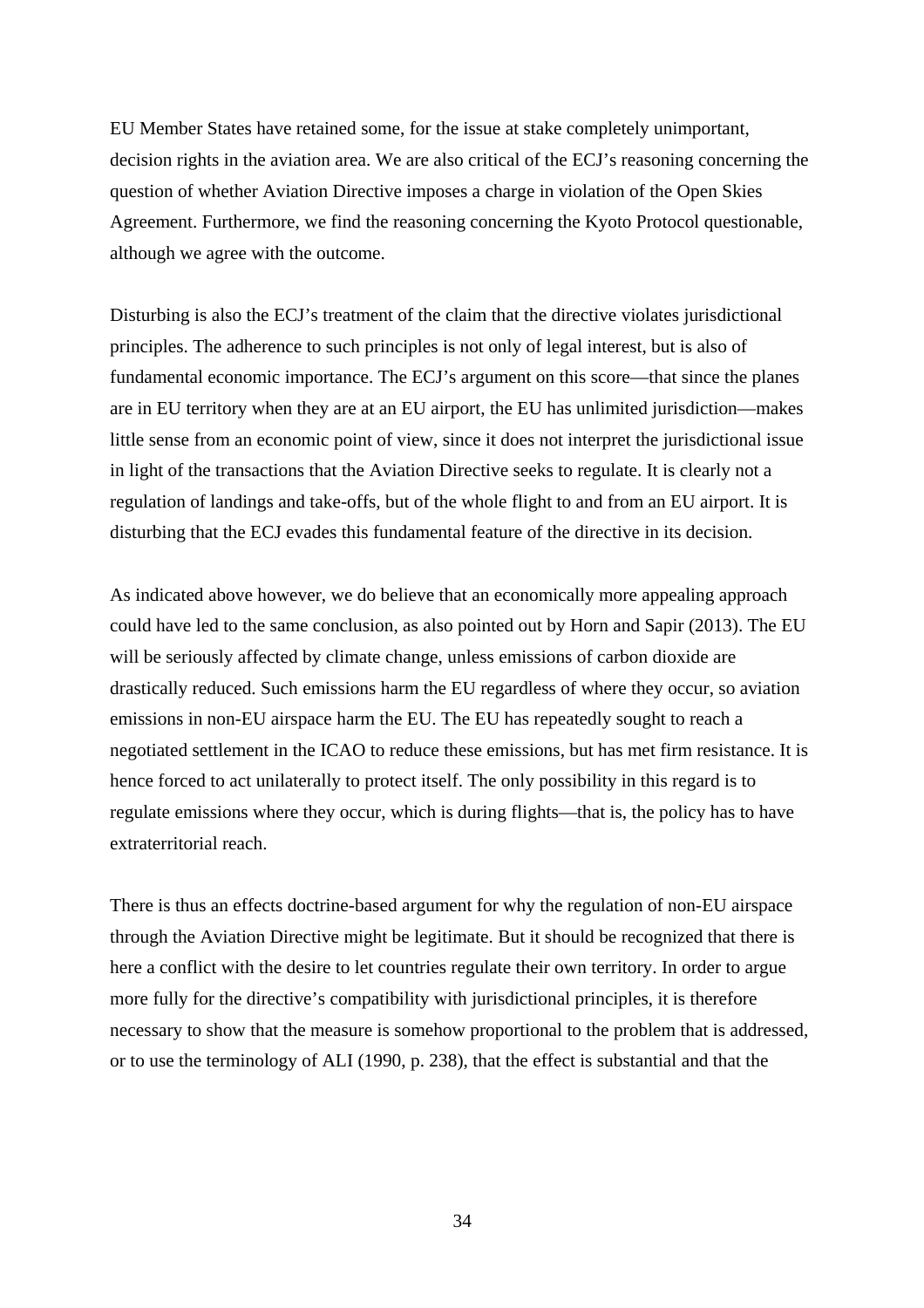exercise of jurisdiction is reasonable —this is where the main hurdle to the acceptability of the Aviation Directive should lie. $^{11}$ 

With regard to the magnitude of the effects that need to be balanced, it would probably be easily argued that the EU is at risk to become seriously damaged by climate change. The aviation industry currently accounts for a couple of percent of total emissions of carbon dioxide, and emissions are expected to rise unless political action is taken to reduce aviation emissions. Unless other industries with larger emissions are left outside the ETS for competitiveness reasons, the emissions from aviation would seem important enough to the EU to justify EU intervention. Then, since international flights to and from the EU account for a significant proportion of all emissions from the industry, and the emissions from these flights occur largely outside EU territory, it is justified that the regulation applies also to the part of these flights that takes place in non-EU territory. The reasonableness of the EU regulation of emissions from international aviation is further strengthened by the fact that the sector is lower taxed than other industries; for instance, fuel is not taxed at all, and there is typically no VAT levied on ticket prices in the sector, and the VAT that airlines pay on their purchases are typically refunded.<sup>12</sup>

It should be noted however, that an effects doctrine-based argument in favor of the Aviation Directive has implications that go against the EU rhetoric for the directive. First, it does not build on the fact that the flights affected arrive at, or depart from, an EU airport. Hence, by the same token that the EU could rely on an effects doctrine-based defense of the Aviation Directive, it could seek to regulate emissions from flights that occur completely outside EU airspace.

-

 $11$  In recital 88 of their Written Observations of the Claimants, the plaintiffs argue against an effects doctrinebased defense of the Aviation Directive. One argument is that this is not a generally accepted principle for jurisdiction. They also write that:

<sup>…</sup> The recognition of an "effects" principle to justify the adoption of extra-territorial legislation would be particularly inappropriate in relation to global environmental measures. For example, it could be invoked to give the EU a right to adopt legislation in respect of the use of aerosols in Australia or coal-burning power stations in China. As indicated above, it is precisely because of the specific nature of transborder environmental issues that international law places particular emphasis on the need to respect sovereignty in relation to the environment, and in the aviation context in particular, to adopt rules working through the UN recognised body, ICAO.

The reasoning is unpersuasive, at least from an economic point of view: an internationally negotiated solution is of course always desirable, but the discussion concerns a situation where such an outcome has not materialized.  $12$  Airline operators do pay other charges, such as airport and departure charges. But these are largely for services that are bought by the operators, and are in any event not significant quantitatively; see Keen and Strand (2010).